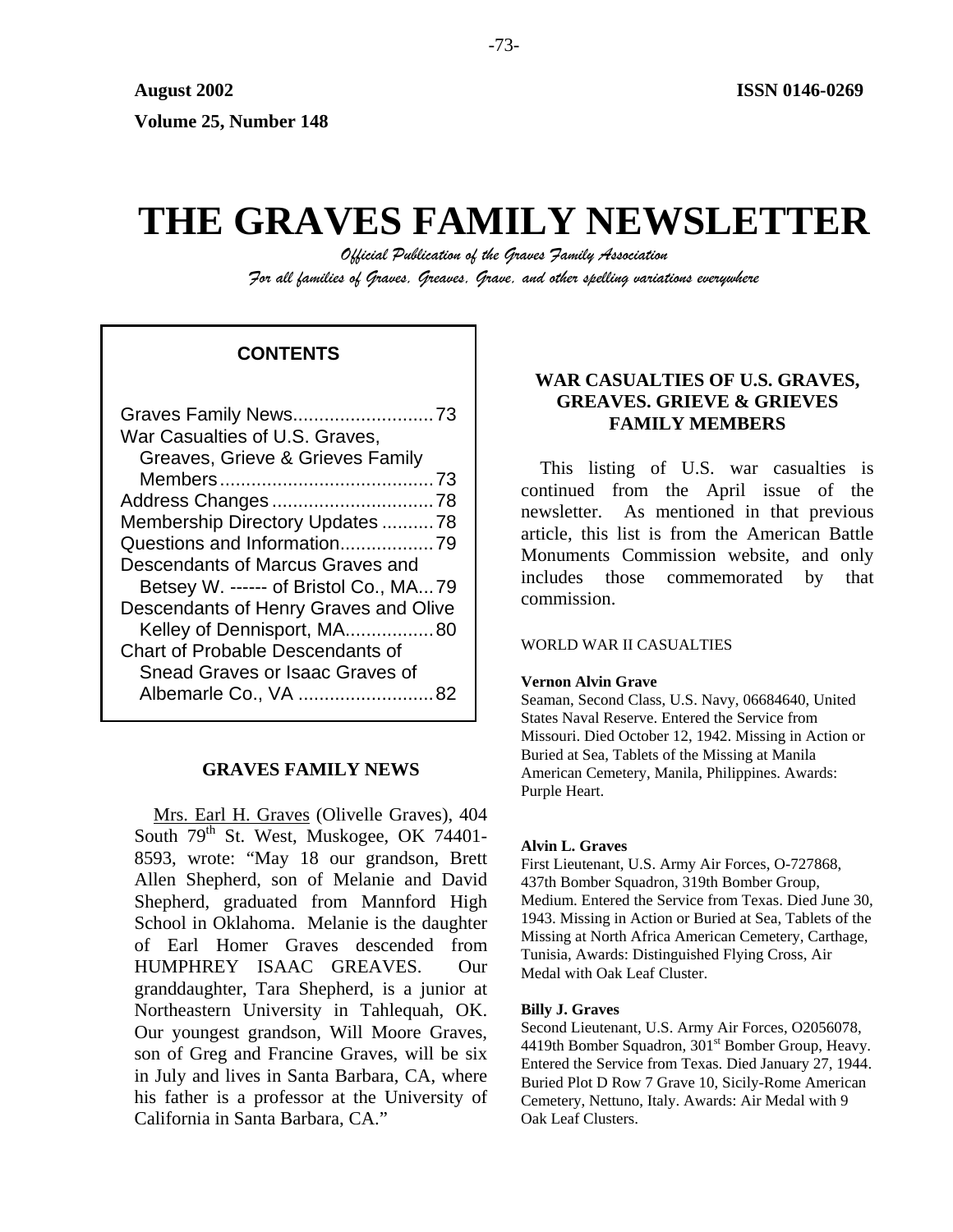## **C. Stuart Graves**

#### **Memberships:**

**Regular (U.S. & Canada) \$20/year Other countries (air mail) \$30/year Sustaining (U.S. & Canada) \$40/year** 

 **Other countries (air mail) \$50/year Life (U.S./Canada, no age limit) \$600 one time Foreign memberships must be paid by money order in U.S. dollars. All back issues (1976 present) are available, last year at current price and earlier years at half price.** 

**Newsletter only available to individuals as part of Graves Family Association membership. No charge for queries.** 

#### **Published by:**

**THE GRAVES FAMILY ASSOCIATION 20 Binney Circle, Wrentham, MA 02093, USA Internet Web Site: http://www.gravesfa.org** 

## **Newsletter Editor: Kenneth Vance Graves 20 Binney Circle, Wrentham, MA 02093 (508)384-8084 ken.graves@gravesfa.org**

**Treasurer: Sarah J. Graves, Wrentham, MA sarah.graves@gravesfa.org Director, Internet Web Site:** 

 **Kenneth Vance Graves** 

**Graves Online List Manager: Marjorie Ferris, Rialto, CA, MBFerris@aol.com** 

**Research Coordinators** 

**Graves of Cambridgeshire, England: Nedra**  Dickman Brill, CG, 2410 NE 58<sup>th</sup> Ave., **Portland, OR 97213-4002 brillnd@pacifier.com** 

**Rear Admiral Thomas Graves of Charlestown, MA and his Greaves family of Stepney, London, England: Raymond C. Flesher, 313 West Lehow Ave., #24, Englewood, CO 80110-6744, rcflesher@juno.com** 

**Charles Newton Graves (Descended from Rear Admiral Thomas Graves of Charlestown, MA): Janet Craw, HC 4, Box 23B, Payson, AZ 85541-9531, vjcraw@cybertrails.com** 

**Samuel Graves of Lynn, MA: Carol Kenney Graves, 4121 North Koerner Rd., Peoria, IL 61615, ckenney7@aol.com © Graves Family Association, 2001**

Private, U.S. Army Air Forces, 32383193, 716th Bomber Squadron, 449th Bomber Group, Heavy. Entered the Service from New York. Died July 4, 1944. Buried Plot F Row 12 Grave 2, Sicily-Rome American Cemetery, Nettuno, Italy.

## **Carlton L. Graves**

Private First Class, U.S. Army, 12220179, 511th Parachute Infantry Regt, 11th Airborne Division. Entered the Service from New York. Died November 27, 1944. Buried Plot F Row 8 Grave 57, Manila American Cemetery, Manila, Philippines. Awards: Purple Heart.

## **Charles C. Graves**

Private, U.S. Army, 33888725, 120th Infantry Regiment, 30th Infantry Division. Entered the Service from Virginia. Died January 21, 1945. Buried Plot D Row 12 Grave 20, Henri-Chapelle American Cemetery, Henri-Chapelle, Belgium. Awards: Silver Star, Purple Heart.

# **Charles T. Graves**

Master Sergeant, U.S. Army Air Forces, 06665828, 344th Bomber Squadron, 98th Bomber Group, Heavy. Entered the Service from Indiana. Died July 24, 1942. Buried Plot A Row 10 Grave 13. North Africa American Cemetery, Carthage, Tunisia.

## **Clarence C. Graves**

Private First Class, U.S. Army, 37572429, 362nd Infantry Regiment, 91st Infantry Division. Entered the Service from Minnesota. Died September 16, 1944. Buried Plot C Row 2 Grave 29, Florence American Cemetery, Florence, Italy. Awards: Purple Heart.

## **Clyde M. Graves**

Seaman, First Class, U.S. Navy, 08470045, United States Naval Reserve. Entered the Service from Louisiana. Died August 23, 1946. Missing in Action or Buried at Sea, Tablets of the Missing at Manila American Cemetery, Manila, Philippines. Awards: Purple Heart

## **Davis D. Graves**

Brigadier General, U.S. Army Air Forces, O-017466, Headquarters Squadron, 63rd Fighter Wing. Entered the Service from California. Died February 8, 1944. Missing in Action or Buried at Sea, Tablets of the Missing at Florence American Cemetery, Florence, Italy. Awards: Legion of Merit, Distinguished Flying Cross, Purple Heart.

## **Donald F. Graves**

Second Lieutenant, U.S. Army Air Forces, O-799760, 122nd Bomber Squadron, Heavy. Entered the Service from Maine. Died April 27, 1944. Buried Plot H Row 5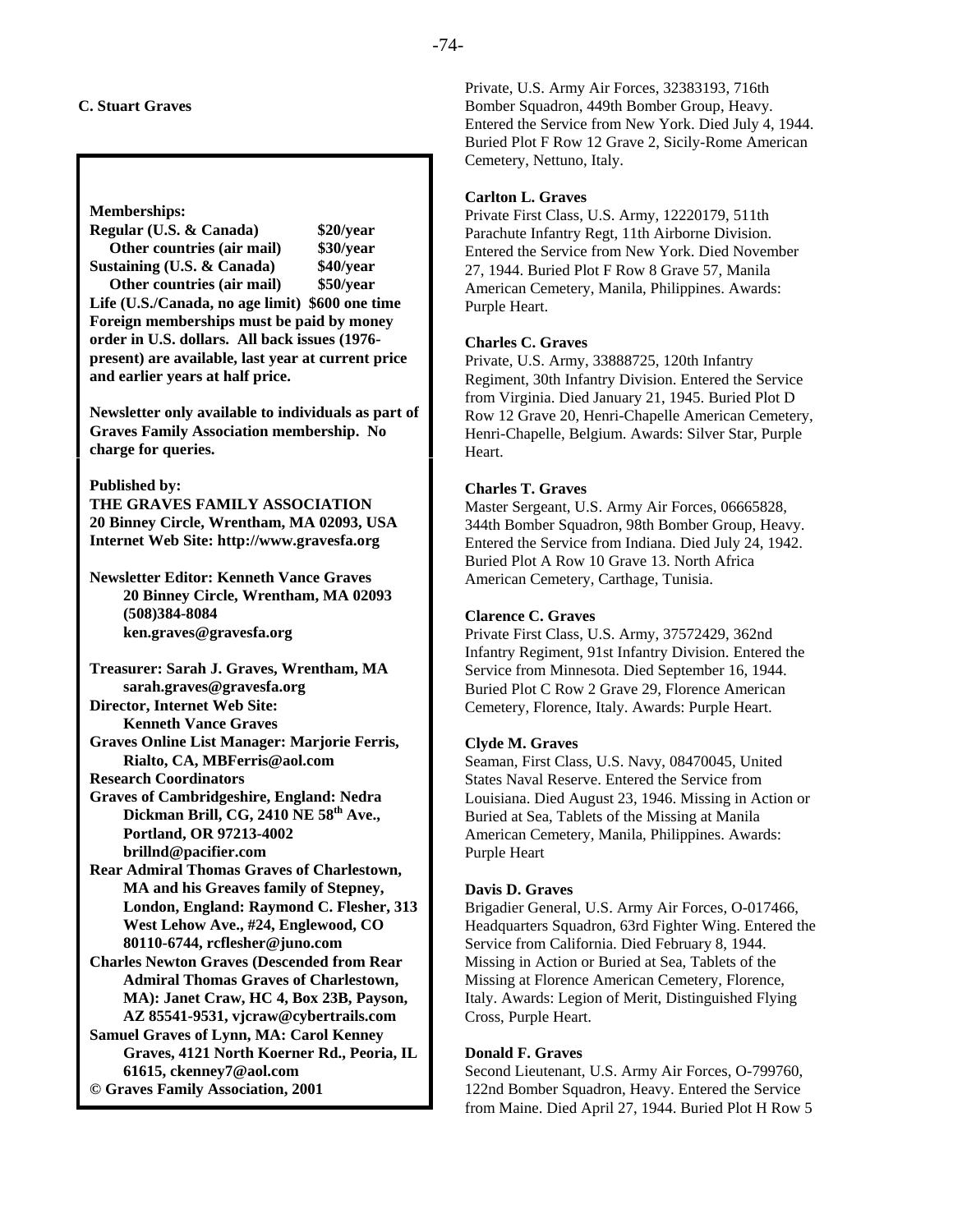Grave 15, North Africa American Cemetery, Carthage, Tunisia. Awards: Purple Heart.

#### **Edward M. Graves**

Private, U.S. Army, 39405484, 125th Field Artillery Battalion, 34th Infantry Division. Entered the Service from California. Died November 6, 1943. Buried Plot A Row 15 Grave 21, Sicily-Rome, American Cemetery, Nettuno, Italy. Awards: Purple Heart.

#### **Ellis H. Graves**

Water Tender, Third Class, U.S. Navy, 08640867, United States Naval Reserve. Entered the Service from Kentucky. Died July 29, 1945. Missing in Action or Buried at Sea, Tablets of the Missing at Honolulu Memorial, Honolulu, Hawaii. Awards: Purple Heart.

#### **Elmer Graves**

Chief Torpedoman's Mate, U.S. Navy, 03752470, United States Navy. Entered the Service from California. Died July 12, 1945. Missing in Action or Buried at Sea, Tablets of the Missing at Manila American Cemetery, Manila, Philippines. Awards: Purple Heart.

#### **Elmer N. Graves**

Private First Class, U.S. Army, 20748918, 672nd Field Artillery Battalion. Entered the Service from Minnesota. Died August 31, 1945. Buried Plot A Row 8 Grave 8, Rhone American Cemetery, Draguignan, France.

#### **Elmer P. Graves**

Aviation Chief Metalsmith, U.S. Navy, 02950715, United States Navy. Entered the Service from Virginia. Died February 17, 1944. Missing in Action or Buried at Sea, Tablets of the Missing at Manila American Cemetery, Manila, Philippines. Awards: Purple Heart.

#### **Elmo Elsey Graves**

Sergeant, U.S. Marine Corps, 00265918, United States Marine Corps. Entered the Service from Texas. Died March 1, 1943. Buried Plot D Row 3 Grave 261, Manila American Cemetery, Manila, Philippines.

## **Estle J. Graves**

Chief Electrician's Mate, U.S. Navy, 02907700, United States Navy. Entered the Service from Tennessee. Died August 24, 1942. Missing in Action or Buried at Sea, Tablets of the Missing at Manila American Cemetery, Manila, Philippines. Awards: Purple Heart.

## **Fred R. Graves**

Seaman, First Class, U.S. Navy, 03467163, United States Navy. Entered the Service from Arkansas. Died November 25, 1945. Missing in Action or Buried at Sea, Tablets of the Missing at Manila American Cemetery, Manila, Philippines. Awards: Purple Heart.

#### **George A. Graves**

First Lieutenant, U.S. Marine Corps, 0-005590, United States Marine Corps. Entered the Service from Missouri. Died December 8, 1941, Tablets of the Missing at Honolulu Memorial, Honolulu, Hawaii. Awards: Purple Heart.

#### **George E. Graves**

Seaman, First Class, U.S. Navy, 07506095, United States Naval Reserve. Entered the Service from Tennessee. Died February 21, 1945. Missing in Action or Buried at Sea, Tablets of the Missing at Honolulu Memorial, Honolulu, Hawaii. Awards: Purple Heart.

#### **Henry E. Graves**

Private First Class, U.S. Army, 34925174, 11th Infantry Regiment, 5th Infantry Division. Entered the Service from Mississippi. Died December 25, 1944. Buried Plot K Row 26 Grave 39, Lorraine American Cemetery, St. Avold, France. Awards: Bronze Star, Purple Heart.

#### **Hudie E. Graves**

Staff Sergeant, U.S. Army Air Forces, 38444547, 836th Bomber Squadron, 487th Bomber Group, Heavy. Entered the Service from Arkansas. Died September 30, 1944. Buried Plot O Row 10 Grave 1, Netherlands American Cemetery, Margraten, Netherlands. Awards: Air Medal with 2 Oak Leaf Clusters.

#### **J. L. Graves**

Staff Sergeant, U.S. Army Air Forces, 18180624, Headquarters Squadron, 476th Bomber Group, Heavy. Entered the Service from Texas. Died October 25, 1943. Buried Plot D Row 38 Grave 34, Lorraine American Cemetery, St. Avold, France. Awards: Purple Heart.

#### **Jack Herman Graves**

Corporal, U.S. Marine Corps, 00270547, United States Marine Corps. Entered the Service from Washington. Died May 6, 1942. Missing in Action or Buried at Sea, Tablets of the Missing at Manila American Cemetery, Manila, Philippines. Awards: Purple Heart.

#### **James L. Graves**

Private First Class, U.S. Army, 06580630, 35th Infantry Regiment, 25th Infantry Division. Entered the Service from Colorado. Died January 19, 1943. Tablets of the Missing at Honolulu Memorial, Honolulu, Hawaii. Awards: Bronze Star, Purple Heart.

#### **James L. Graves**

Captain, U.S. Army Air Forces, 0-649195, Army Air Corps. Entered the Service from Colorado. Died November 28, 1944. Tablets of the Missing at Honolulu Memorial, Honolulu, Hawaii.

#### **James M. Graves**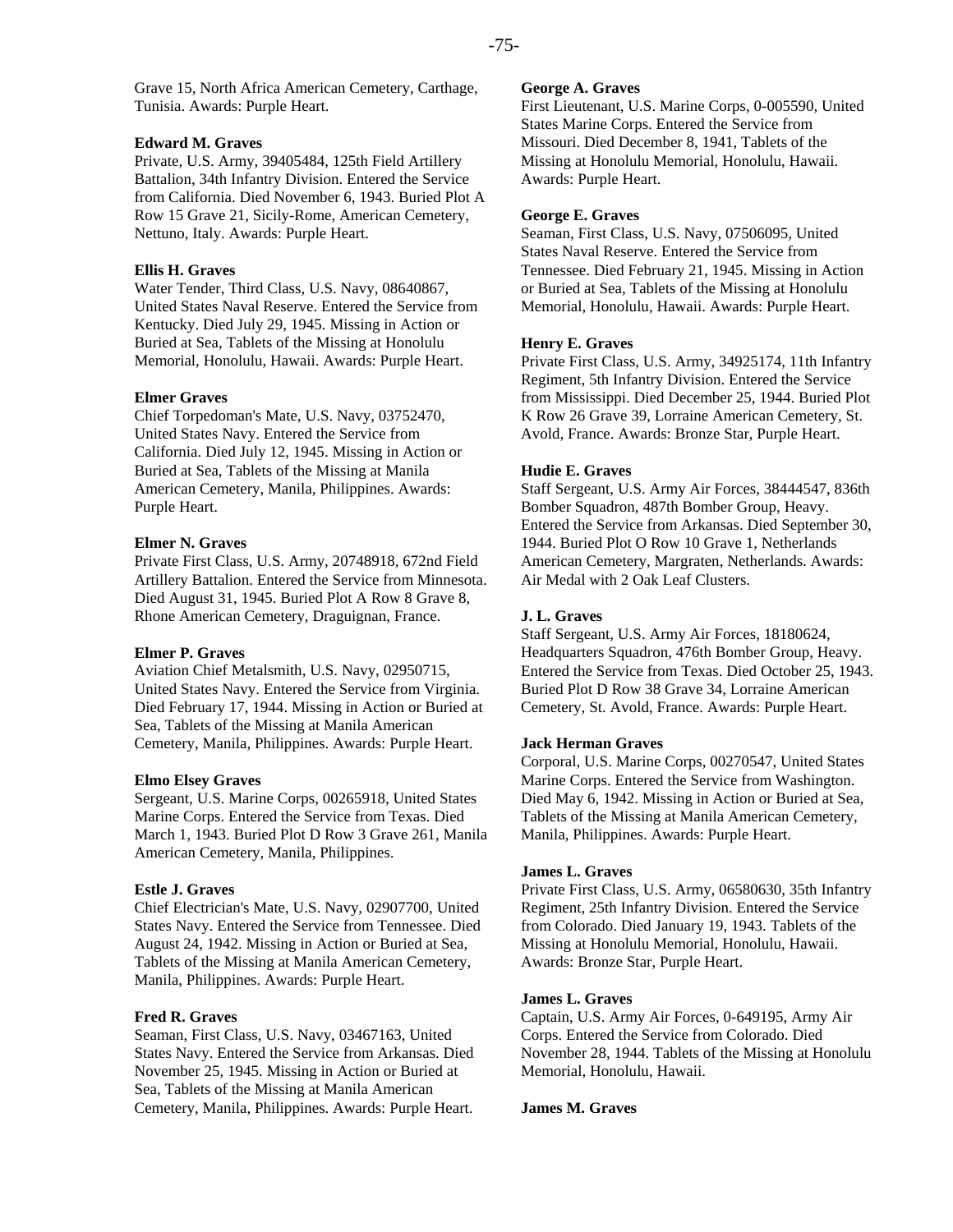Seaman, Second Class, U.S. Navy, 08438558, United States Naval Reserve. Entered the Service from Mississippi. Died March 19, 1945. Missing in Action or Buried at Sea, Tablets of the Missing at Honolulu Memorial, Honolulu, Hawaii. Awards: Purple Heart.

#### **James R. Graves**

Coxswain, U.S. Coast Guard, 00227510, United States Coast Guard. Entered the Service from Oregon. Died February 5, 1946. Missing in Action or Buried at Sea, Tablets of the Missing at West Coast Memorial, Presidio, California.

#### **James W. Graves**

Second Lieutenant, U.S. Army Air Forces, O2028992, 31st Photographic Squadron, 10th Reconnaissance Group. Entered the Service from Nebraska. Died September 12, 1945. Buried Plot C Row 5 Grave 48, Lorraine American Cemetery, St. Avold, France. Awards: Air Medal with 5 Oak Leaf Clusters.

## **Jasper E. Graves**

Sergeant, U.S. Army Air Forces, 13001467, 34th Pursuit Squadron, 24th Pursuit Group. Entered the Service from Pennsylvania. Died July 18, 1942. Buried Plot L Row 3 Grave 82, Manila American Cemetery, Manila, Philippines.

#### **Jeremy H. Graves**

Staff Sergeant, U.S. Army, 12067534, 16th Infantry Regiment, 1st Infantry Division. Entered the Service from New York. Died November 16, 1944. Buried Plot F Row 3 Grave 35, Henri-Chapelle American Cemetery, Henri-Chapelle, Belgium. Awards: Silver Star, Purple Heart with 2 Oak Leaf Clusters.

## **Jerold D. Graves**

Technician 5th Class, U.S. Army, 39723702, 515th Field Artillery Battalion. Entered the Service from California. Died May 9, 1945. Buried Plot E Row 2 Grave 20, Lorraine American Cemetery. St. Avold, France.

## **Joe E. Graves**

Seaman, First Class, U.S. Navy, 06184634, United States Naval Reserve. Entered the Service from Colorado. Died October 24, 1944. Missing in Action or Buried at Sea, Tablets of the Missing at Manila American Cemetery, Manila, Philippines. Awards: Purple Heart.

## **Joe P. Graves**

Staff Sergeant, U.S. Army, 06356391, 120th Infantry Regiment, 30th Infantry Division. Entered the Service from Tennessee. Died November 22, 1944. Buried Plot C Row 9 Grave 20, Netherlands American Cemetery, Margraten, Netherlands. Awards: Purple Heart.

#### **John J. Graves**

Sergeant, U.S. Army, 32660870, 345th Infantry Regiment, 87th Infantry Division. Entered the Service from New York. Died December 17, 1944. Buried Plot B Row 7 Grave 6, Luxembourg American Cemetery, Luxembourg City, Luxembourg. Awards: Purple Heart.

#### **John Turner Graves**

Private First Class, U.S. Marine Corps, 00527823, United States Marine Corps. Entered the Service from Maine. Died February 21, 1945. Tablets of the Missing at Honolulu Memorial, Honolulu, Hawaii. Awards: Purple Heart.

#### **Joseph A. Graves**

Corporal, U.S. Army, 33724875, 290th Port Company. Entered the Service from Maryland. Died January 20, 1945. Missing in Action or Buried at Sea, Tablets of the Missing at Manila American Cemetery, Manila, Philippines.

#### **Junior Graves**

Private, U.S. Army, 35688106, 116th Infantry Regiment, 29th Infantry Division. Entered the Service from Kentucky. Died June 6, 1944. Buried Plot I Row 8 Grave 8, Normandy American Cemetery, St. Laurentsur-Mer, France. Awards: Purple Heart.

#### **Lee G. Graves**

Private First Class, U.S. Army, 14001362, 505th Parachute Infantry Regt, 82nd Airborne Division. Entered the Service from Mississippi. Died June 17, 1944. Buried Plot D Row 3 Grave 36, Normandy American Cemetery, St. Laurent-sur-Mer, France. Awards: Bronze Star, Purple Heart.

## **Malcolm G. Graves**

Private, U.S. Army, 39294349, 104th Infantry Regiment, 26th Infantry Division. Entered the Service from California. Died January 12, 1945. Buried Plot B Row 8 Grave 12, Luxembourg American Cemetery, Luxembourg City, Luxembourg. Awards: Purple Heart.

#### **Mark R. Graves**

Private, U.S. Army, 39675722, 339th Ordnance Depot Company. Entered the Service from Nevada. Died November 4, 1944. Buried Plot B Row 22 Grave 42, Epinal American Cemetery. Epinal, France.

## **Noah P. Graves**

Private, U.S. Army, 38642393, 253rd Infantry Regiment, 63rd Infantry Division. Entered the Service from Texas. Died February 17, 1945. Buried Plot B Row 10 Grave 24, Epinal American Cemetery, Epinal, France. Awards: Purple Heart.

#### **Oscar Romeo Graves**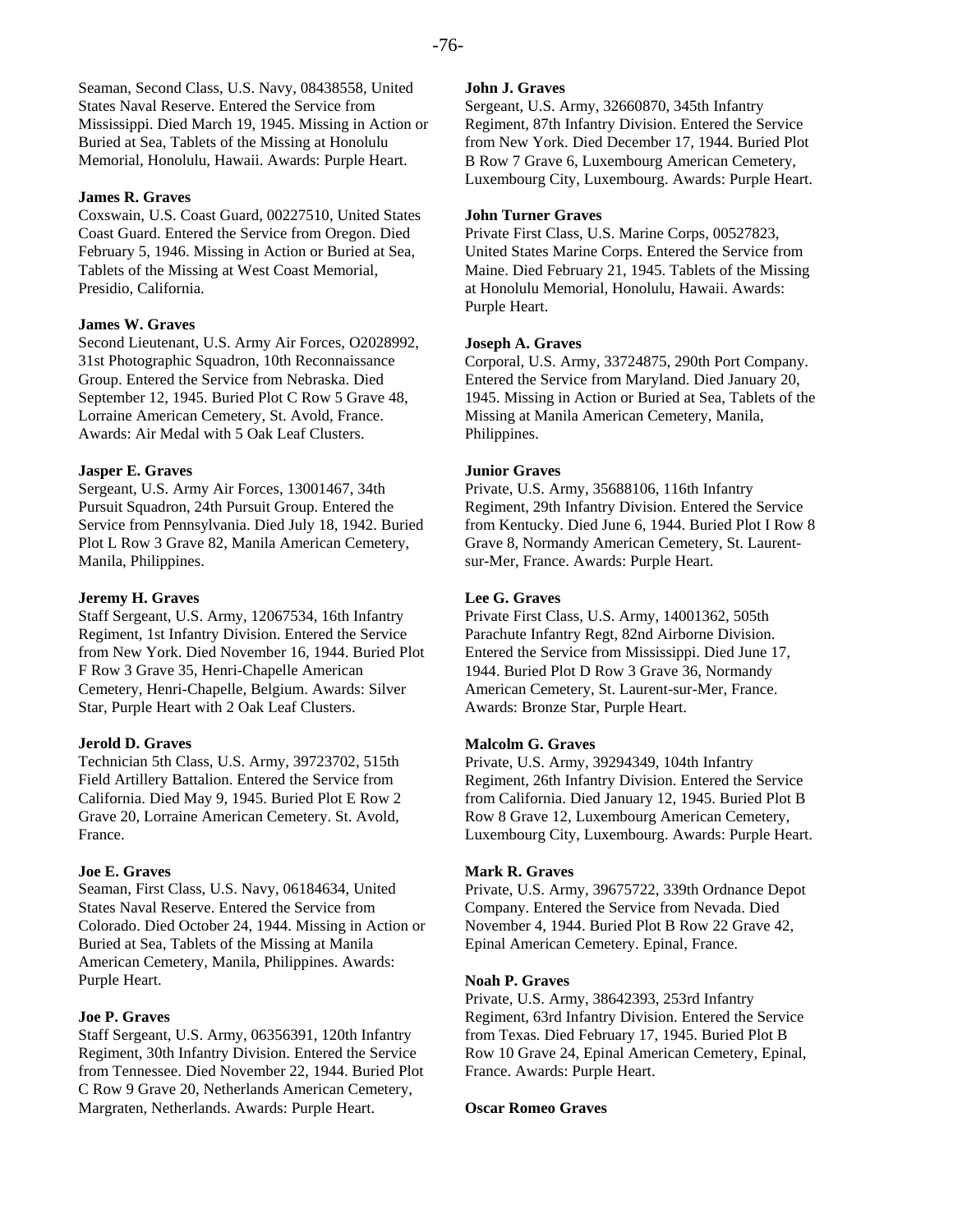Seaman, First Class, U.S. Navy, 04029066, United States Naval Reserve. Entered the Service from Connecticut. Died November 13, 1942. Missing in Action or Buried at Sea, Tablets of the Missing at Manila American Cemetery, Manila, Philippines. Awards: Purple Heart.

#### **Preston M. Graves**

Second Lieutenant, U.S. Marine Corps, 0-010539, United States Marine Corps. Entered the Service from Virginia. Died January 14, 1945. Tablets of the Missing at Honolulu Memorial, Honolulu, Hawaii.

#### **Ralph E. Graves, Jr.**

Private First Class, U.S. Army, 15102947, 473rd Infantry Regiment. Entered the Service from Indiana. Died April 18, 1945. Buried Plot G Row 6 Grave 14, Florence American Cemetery, Florence, Italy. Awards: Purple Heart with Oak Leaf Cluster.

#### **Ralph J. Graves**

Private, U.S. Army, 36807546, 15th Infantry Regiment, 3rd Infantry Division. Entered the Service from Wisconsin. Died May 26, 1944. Buried Plot C Row 2 Grave 19, Sicily-Rome American Cemetery, Nettuno, Italy. Awards: Purple Heart.

#### **Reed Graves**

Lieutenant Colonel, U.S. Army, 0-015795, 101st Infantry Regiment, 101st Philippine Division. Entered the Service from Maryland. Died October 24, 1944. Missing in Action or Buried at Sea, Tablets of the Missing at Manila American Cemetery, Manila, Philippines. Awards: Bronze Star with Oak Leaf Cluster, Purple Heart.

#### **Richard D. Graves**

Major, U.S. Army Air Forces, O-427497, 513th Fighter Squadron, 406th Fighter Group. Entered the Service from Washington. Died February 23, 1945. Buried Plot B Row 34 Grave 47, Ardennes American Cemetery, Neupre, Belgium. Awards: Distinguished Flying Cross, Air Medal with 5 Oak Leaf Clusters.

#### **Richard R. Graves**

First Lieutenant, U.S. Marine Corps, 0-025500, United States Marine Corps. Entered the Service from Ohio. Died January 18, 1946. Missing in Action or Buried at Sea, Tablets of the Missing at Manila American Cemetery, Manila, Philippines. Awards: Purple Heart.

#### **Robert F. Graves, Jr.**

Sergeant, U.S. Army, 38125558, 34th Infantry Regiment, 24th Infantry Division. Entered the Service from Texas. Died November 18, 1944. Buried Plot A Row 1 Grave 49, Manila American Cemetery, Manila, Philippines. Awards: Purple Heart.

#### **Robert H. Graves**

Technician 3rd Class, U.S. Army, 39847014, 67th General Hospital. Entered the Service from Arizona. Died June 3, 1945. Buried Plot F Row 1 Grave 8, Cambridge American Cemetery, Cambridge, England.

#### **Robert J. Graves**

Private First Class, U.S. Army, 36583099, 7th Infantry Regiment, 3rd Infantry Division. Entered the Service from Michigan. Died March 13, 1944. Buried Plot G Row 14 Grave 7, Sicily-Rome American Cemetery, Nettuno, Italy. Awards: Purple Heart.

#### **Robert L. Graves, Jr.**

Sergeant, U.S. Army Air Forces, 38334100, Army Air Corps. Entered the Service from Arkansas. Died June 1, 1944. Buried Plot E Row 0 Grave 26, Cambridge American Cemetery, Cambridge, England. Awards: Purple Heart.

#### **Robert M. Graves**

First Lieutenant, U.S. Army Air Forces, O-726227, 91st Fighter Squadron, 81st Fighter Group. Entered the Service from Minnesota. Died February 10, 1943. Buried Plot D Row 7 Grave 1, North Africa American Cemetery, Carthage, Tunisia. Awards: Purple Heart.

#### **Roscoe Graves**

Private First Class, U.S. Army, 34825546, 162nd Infantry Regiment, 41st Infantry Division. Entered the Service from Florida. Died June 23, 1944. Buried Plot A Row 10 Grave 67, Manila American Cemetery, Manila, Philippines. Awards: Purple Heart.

#### **Stevens Graves**

First Lieutenant, U.S. Army, 0-380007, 26th Cavalry Regiment, Philippine Scouts. Entered the Service from Illinois. Died January 16, 1942. Missing in Action or Buried at Sea, Tablets of the Missing at Manila American Cemetery, Manila, Philippines. Awards: Silver Star, Purple Heart.

#### **Thomas W. Graves**

Technical Sergeant, U.S. Army Air Forces, 06949377, 19th Troop Carrier Squadron. Entered the Service from Pennsylvania. Died October 20, 1943. Missing in Action or Buried at Sea, Tablets of the Missing at Honolulu Memorial, Honolulu, Hawaii. Awards: Air Medal.

#### **Thurman D. Graves, Jr.**

Technical Sergeant, U.S. Army Air Forces, 35366673, 429th Bomber Squadron, 2nd Bomber Group, Heavy. Entered the Service from Indiana. Died February 22, 1944. Missing in Action or Buried at Sea, Tablets of the Missing at Florence American Cemetery, Florence, Italy. Awards: Air Medal with Oak Leaf Cluster.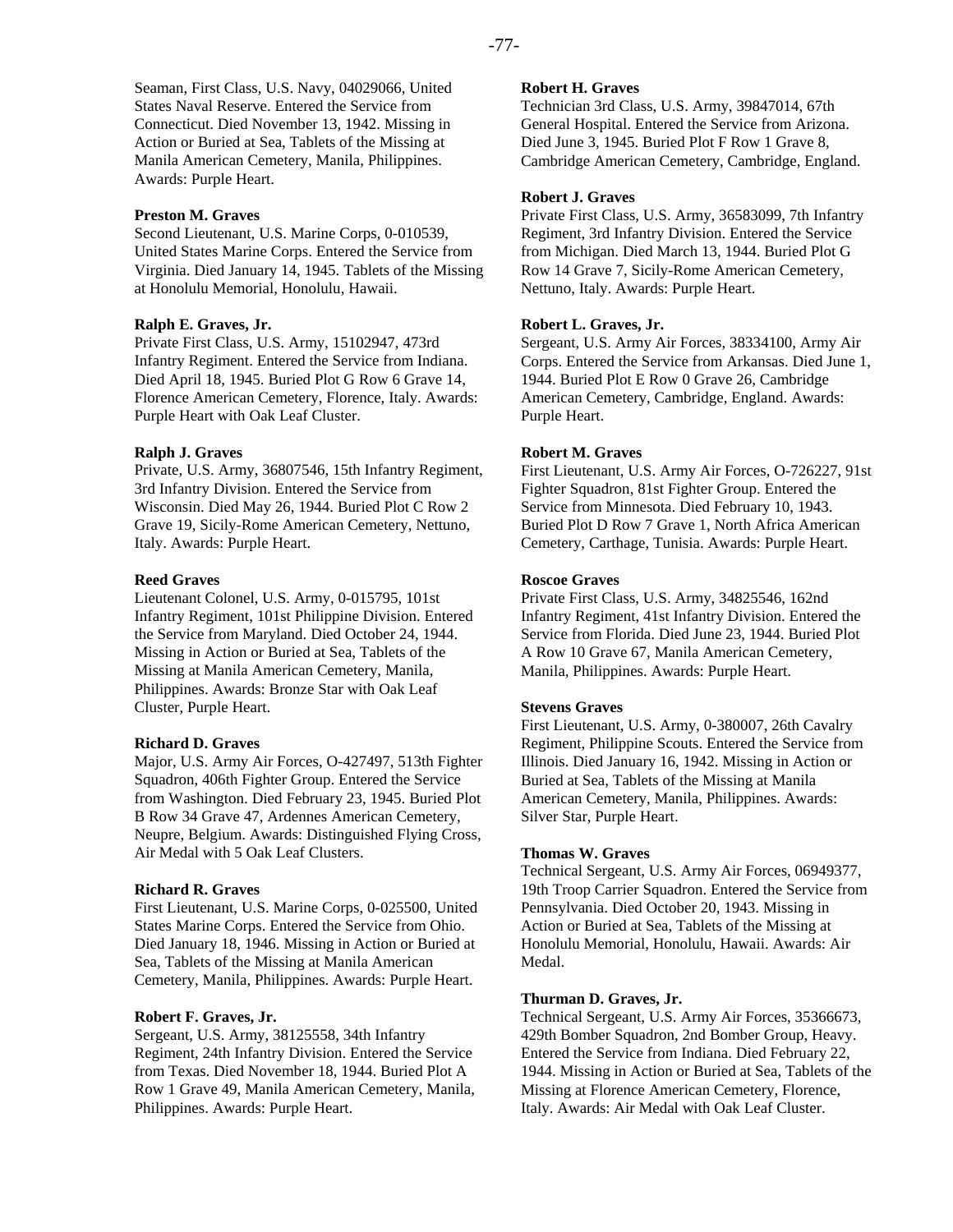## **Walter B. Graves**

Second Lieutenant, U.S. Army Air Forces, O-825619, 749th Bomber Squadron, 457th Bomber Group, Heavy. Entered the Service from Tennessee. Died December 23, 1944. Buried Plot D Row 2 Grave 38, Cambridge American Cemetery, Cambridge, England. Awards: Purple Heart.

#### **Walter W. Graves**

Staff Sergeant, U.S. Army Air Forces, 17129162, 320th Bomber Squadron, 90th Bomber Group, Heavy. Entered the Service from Kansas. Died March 11, 1944. Missing in Action or Buried at Sea, Tablets of the Missing at Manila American Cemetery, Manila, Philippines. Awards: Air Medal, Purple Heart.

#### **William Graves**

Quartermaster, First Class, U.S. Navy, 03933081, United States Navy. Entered the Service from Oregon. Died May 25, 1946. Missing in Action or Buried at Sea, Tablets of the Missing at Manila American Cemetery, Manila, Philippines. Awards: Silver Star, Purple Heart.

#### **William F. Graves**

Sergeant, U.S. Army Air Forces, 33731675, 63rd Bomber Squadron, 43rd Bomber Group, Heavy. Entered the Service from Maryland. Died July 28, 1945. Missing in Action or Buried at Sea, Tablets of the Missing at Honolulu Memorial, Honolulu, Hawaii. Awards: Air Medal, Purple Heart.

#### **William O. Graves**

Sergeant, U.S. Army, 38503876, 313th Infantry Regiment, 79th Infantry Division. Entered the Service from Arkansas. Died December 16, 1944. Buried Plot B Row 25 Grave 30, Lorraine American Cemetery, St. Avold, France. Awards: Purple Heart.

#### **Willie Ray Graves**

Private First Class, U.S. Marine Corps, 00436897, United States Marine Corps. Entered the Service from Mississippi. Died November 20, 1943. Missing in Action or Buried at Sea, Tablets of the Missing at Honolulu Memorial, Honolulu, Hawaii. Awards: Purple Heart.

#### **Charles E. Greaves**

Technician 5th Class, U.S. Army, 32407696, 318th Infantry Regiment, 80th Infantry Division. Entered the Service from New York. Died November 25, 1944. Buried Plot J Row 34 Grave 29, Lorraine American Cemetery, St. Avold, France. Awards: Purple Heart.

#### **Louis O. Greaves**

Private, U.S. Army, 34330963, 337th Infantry Regiment, 85th Infantry Division. Entered the Service from Alabama. Died October 26, 1944. Buried Plot G

Row 6 Grave 27, Florence American Cemetery, Florence, Italy. Awards: Purple Heart.

#### **William B. Greaves**

Aviation Chief Metalsmith, U.S. Navy, 03820752, United States Navy. Entered the Service from California. Died October 26, 1944. Missing in Action or Buried at Sea, Tablets of the Missing at Manila American Cemetery, Manila, Philippines. Awards: Silver Star, Purple Heart.

#### **William F. Greaves**

Electrician's Mate, Third Class, U.S. Navy, 09658895, United States Naval Reserve. Entered the Service from Tennessee. Died August 23, 1946. Missing in Action or Buried at Sea, Tablets of the Missing at Manila American Cemetery, Manila, Philippines. Awards: Purple Heart.

#### **David E. Grieve**

Staff Sergeant, U.S. Army Air Forces, 31203027, 31st Bomber Squadron, 5th Bomber Group, Heavy. Entered the Service from Massachusetts. Died July 27, 1943. Missing in Action or Buried at Sea, Tablets of the Missing at Honolulu Memorial, Honolulu, Hawaii. Awards: Purple Heart.

#### **William S. Grieves, Jr.**

Second Lieutenant, U.S. Army Air Forces, 02061689, 868th Bomber Squadron, Heavy. Entered the Service from Michigan. Died July 17, 1945. Buried Plot A Row 13 Grave 60, Manila American Cemetery, Manila, Philippines. Awards: Purple Heart.

# **ADDRESS CHANGES**

Mr. LeRoy T. Oehler of Okemos, MI, descended from Capt. THOMAS GRAVES of VA, has changed his street address to 2220 Seminole Dr., Okemos, MI 48864-1020.

Ms. Cynthia A. Zaddack, descended from Capt. THOMAS GRAVES of VA, has moved from Olympia, WA to 668 Malibu Dr. SE, Lacey, WA 98503-1366.

Mrs. Valerie A. DeLisle, descended from the parents of NEWTON GRAVES and Margaret E. B. Jackson of AL, has moved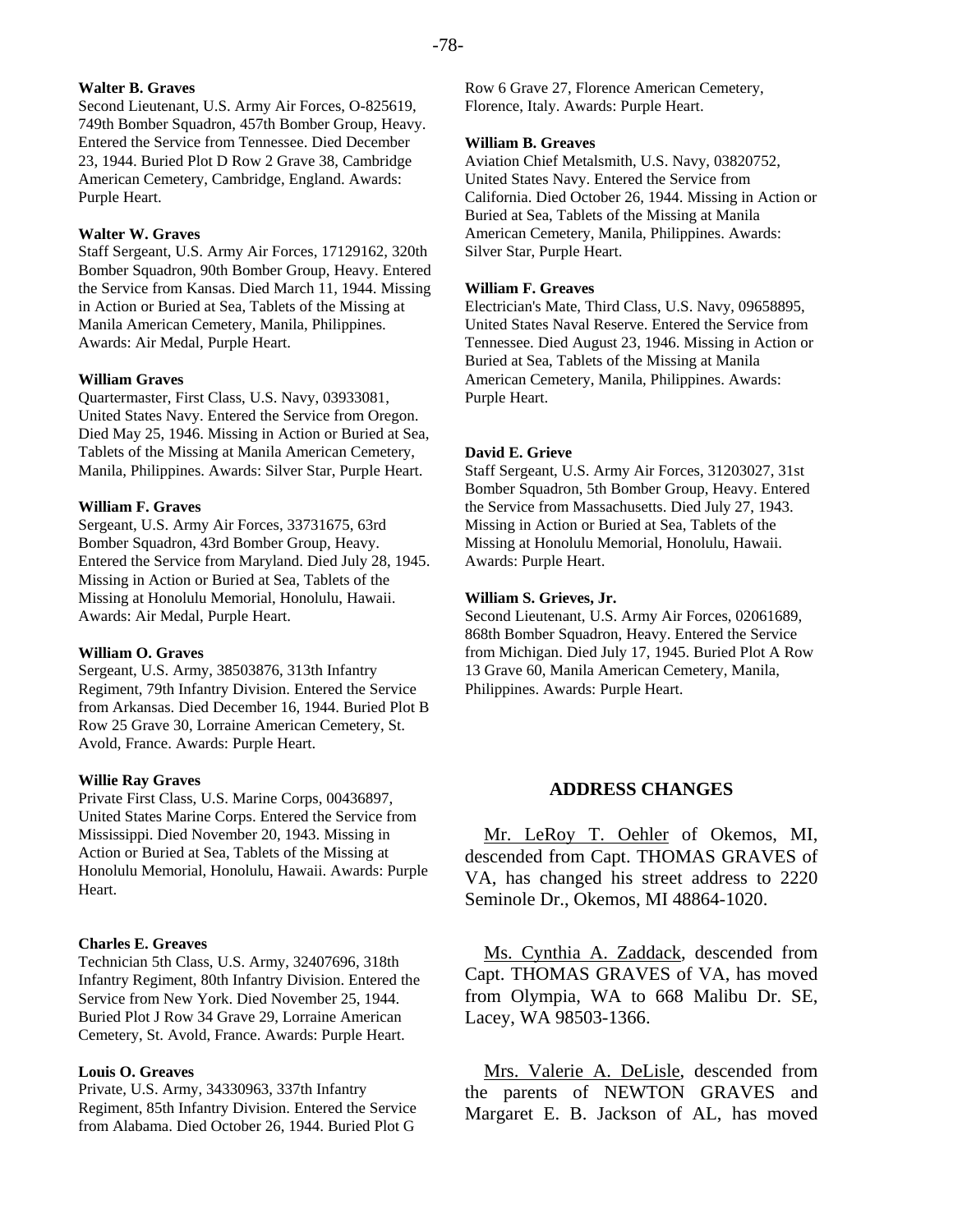from Wilmington, DE to 156 Cornwell Dr., Bear, DE 19701-3102.

Mrs. Gloria J. Williamson, descended from Capt. THOMAS GRAVES of VA, has moved from Long Beach, CA to 14949 Toft Dr., Lake Elsinore, CA 92530-7408.

# **MEMBERSHIP DIRECTORY UPDATES**

*New Members* 

# **QUESTIONS AND INFORMATION**

*GRAVES FAMILIES OF THE BRITISH ISLES* 

# *GRAVES FAMILIES OF GERMANY*

# *NORTHERN GRAVES FAMILIES*

Mr. Raymond F. Graves, 46 Mary Ellen Drive, Milford, CT 06460-6928 (atlantic36 @aol.com), knew his grandfather was ALLEN GRAVES of Dennisport, MA and Essex, CT. The ancestry has now been traced back to MARCUS GRAVES and Betsey W. ------ of Taunton, Bristol Co., MA. In addition, DNA testing has shown that this Graves family is descended from immigrant SAMUEL GRAVES of Lynn, MA. The exact connection to that family has not yet been found. Any help finding the connection would be appreciated. Also, any additions to the following genealogy will be helpful.

# DESCENDANTS OF MARCUS GRAVES AND BETSEY W. ------OF BRISTOL CO., MA

## GENERATION 1

Marcus Graves (1) was born about 1793 in MA. He married Betsey W. ------. She was born about 1793 in MA. They were in the 1850 census for Taunton, Bristol Co., MA, page 237. He was a laborer. All their children were born in MA. It is not proven that George was a child of Marcus, but they lived close to each other in Taunton in 1850, and the age of George fits very well. Neither Henry nor Charles Graves could be found in any New England states in the 1880 census.

DNA analysis of a descendant has shown that this Graves family is descended from immigrant Samuel Graves of Lynn, MA (genealogy 83). However, the specific connection has not yet been found.

# Children - Graves

- 2. Angeline Graves, b.c. 1824.
- +3. George L. Graves, b.c. 1827, m. Sarah A. ------.
	- 4. Henry H. Graves, b.c. 1831.
	- 5. Catherine C. Graves, b.c. 1833. Twin of Caroline.
	- 6. Caroline E. Graves, b.c. 1833. Twin of Catherine.
	- 7. Charles E. Graves, b.c. 1836.

# GENERATION 2

George L. Graves (3) was born about 1827 in MA. He married Sarah A. ------. She was born about 1827 in MA. They were in the 1850 census for Taunton, Bristol Co., MA, page 241. He was a metal smith. Eddie was in the household of George A. Graves in 1880, listed as his brother. All their children were born in MA. There were probably other children in addition to those listed below.

# Children - Graves

- +8. George A. Graves, b.c. 1847, m. Carrie H. ------.
- 9. Herbert F. Graves, b.c. 1849, m. Maggie ------. She was b.c. 1852 in Prince Edward Island, Canada, and both her parents were also born there. They were in the 1880 census for Norton, Bristol Co., MA, page 130B, with him working in the jewelry industry.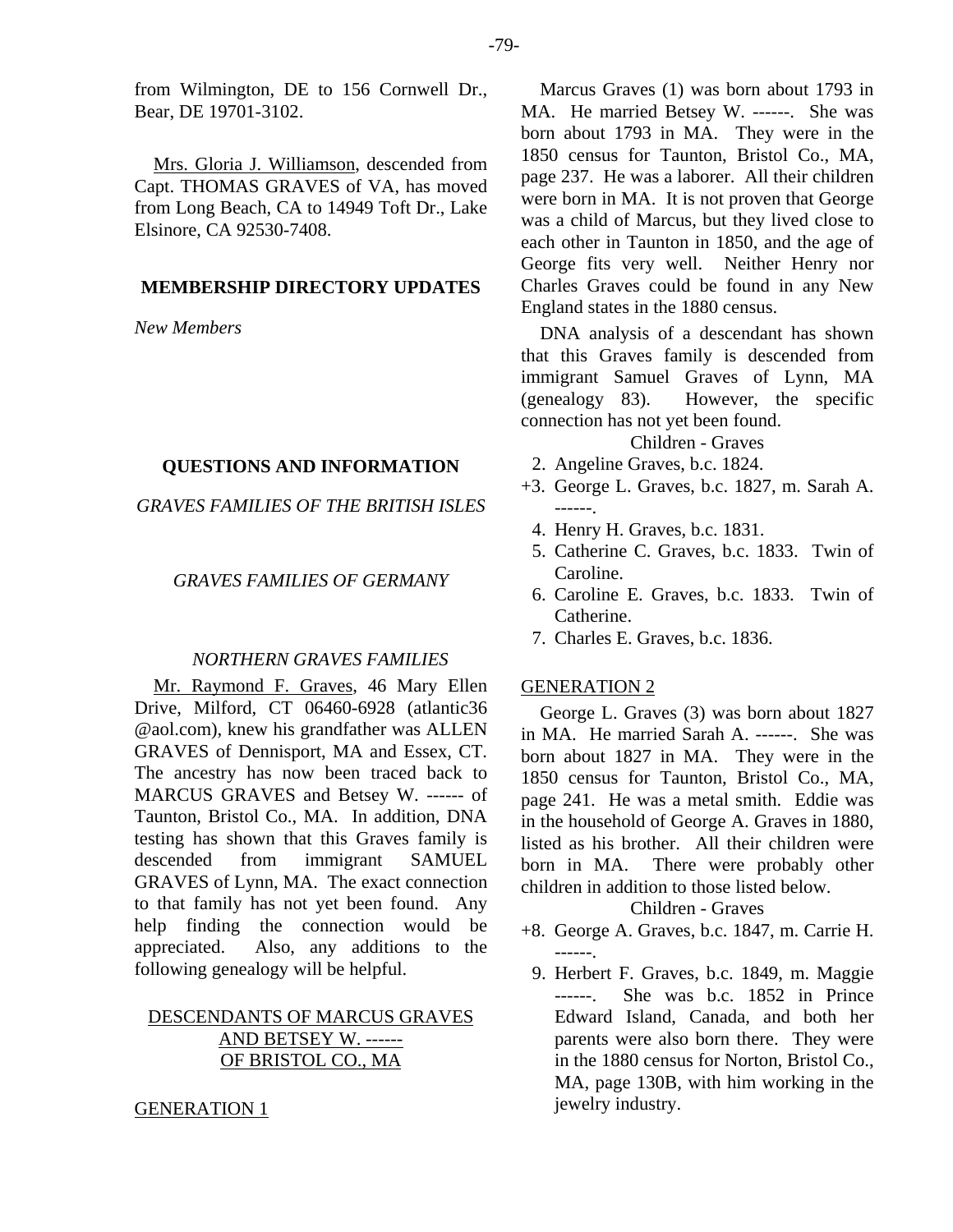- 10. Lewis E. Graves, b.c. 1859 (WI). In the 1880 census for Norton, Bristol Co., MA, page 130B, living with his brother Herbert. Working in the jewelry industry in 1880.
- 11. Eddie W. Graves, b.c. 1866.

# GENERATION 3

George A. Graves (8) was born about 1847 in MA. He married Carrie H. ------. She was born about 1852 in MA. They were in the 1880 census for Taunton, Bristol Co., MA, page 475D. He was a polisher, probably in the jewelry industry. All their children were born in MA. His brother, Eddie, was living with them in 1880.

Children - Graves

- 12. Walter C. Graves, b.c. 1874.
- +13. Allen F. Graves, m. Mary Blanchard.
	- 14. Fred Graves, b.c. 1877.
	- 15. Carrie L. Graves, b.c. 1880.

#### GENERATION 4

Allen F. Graves (13) may have been born about 1878. He was from Dennisport, MA. He owned Graves Marine Service in Essex, CT. He married Mary Blanchard. She was said to have been an Indian from Canada, and a champion duck plucker (having plucked 110 ducks per hour).

Children - Graves

- +16. Foster Frederick Graves, b. 1908, m. ------.
	- 17. Russell Graves

# GENERATION 5

Foster Frederick Graves (16) was born in 1908 in East Greenwich, RI. He married ------.

# Children - Graves

 18. Raymond F. ("Ray") Graves, m. Rosemarie ------.

@aol.com), Ms. Nancy Graves, 54 Spooner St., Providence, RI 02907, Mrs. Ruth Luella McVay, 434 Paddock Court, Bristol, RI 02809 (kamcvay@aol.com), are all descended from HENRY GRAVES and Olive Kelley of Dennisport, MA, as summarized in the following genealogy. The ancestry of this family is needed.

# DESCENDANTS OF HENRY GRAVES AND OLIVE KELLEY OF DENNISPORT, MA

## GENERATION 1

Henry Graves (1) was born 12 Oct. 1809 in Smithfield, RI or Providence, RI, died 17 April 1873, aged 63 years, 6 months, 5 days, and was buried in Lot 263, Swan Pond (or Swan Lake) Cem., Dennis Port, MA. His name appears on a list of sea captains of Dennis Port, *A List of Master Mariners of Dennis*, p. 47. He married Olive Kelley on 27 Nov. 1834. She was born 3 Sept. 1813 in Dartmouth,  $MA<sup>1</sup>$  $MA<sup>1</sup>$  $MA<sup>1</sup>$ , and died 27 Aug. 1892, aged 78 years, 11 months, 24 days. All marriages of their children were in Dennis Port, MA.

They were in the 1850 census for Dennis, Barnstable Co., MA, page 252. Olive was listed as head of household in the 1880 census for Dennis, MA, page 236B, with children George, Erastus, Clara, and Olive.

Children - Graves

- 2. Henry E. Graves, b. 9 Oct. 1835, lost on Lake Michigan, 29 Nov. 1859.
- +3. Nehemiah Graves, b. 23 Nov. 1837, m. Susannah Wheeler, 17 Jan. 1883, d. 1917.
- 4. George W. Graves, b. 5 Sept. 1840, d. 26 July 1919. Bur. SLC lot 430. Listed as sailor in 1880 census.
- +5. Mary Ann Graves, b. 20 Sept. 1842, m. Nathan Bangs Kelley, 3 Jan. 1864, d. 14 Dec. 1919.
	- 6. Olive K. Graves, b. 26 Sept. 1844.

<span id="page-7-0"></span>Mrs. Marjorie Howes Perry, 76 Hamlin Ave., Falmouth, MA 02540 (jperry1241

<sup>&</sup>lt;sup>1</sup> Her date of birth calculated from age at death, and place of birth from the records of some of her children in Dennis Vital Records.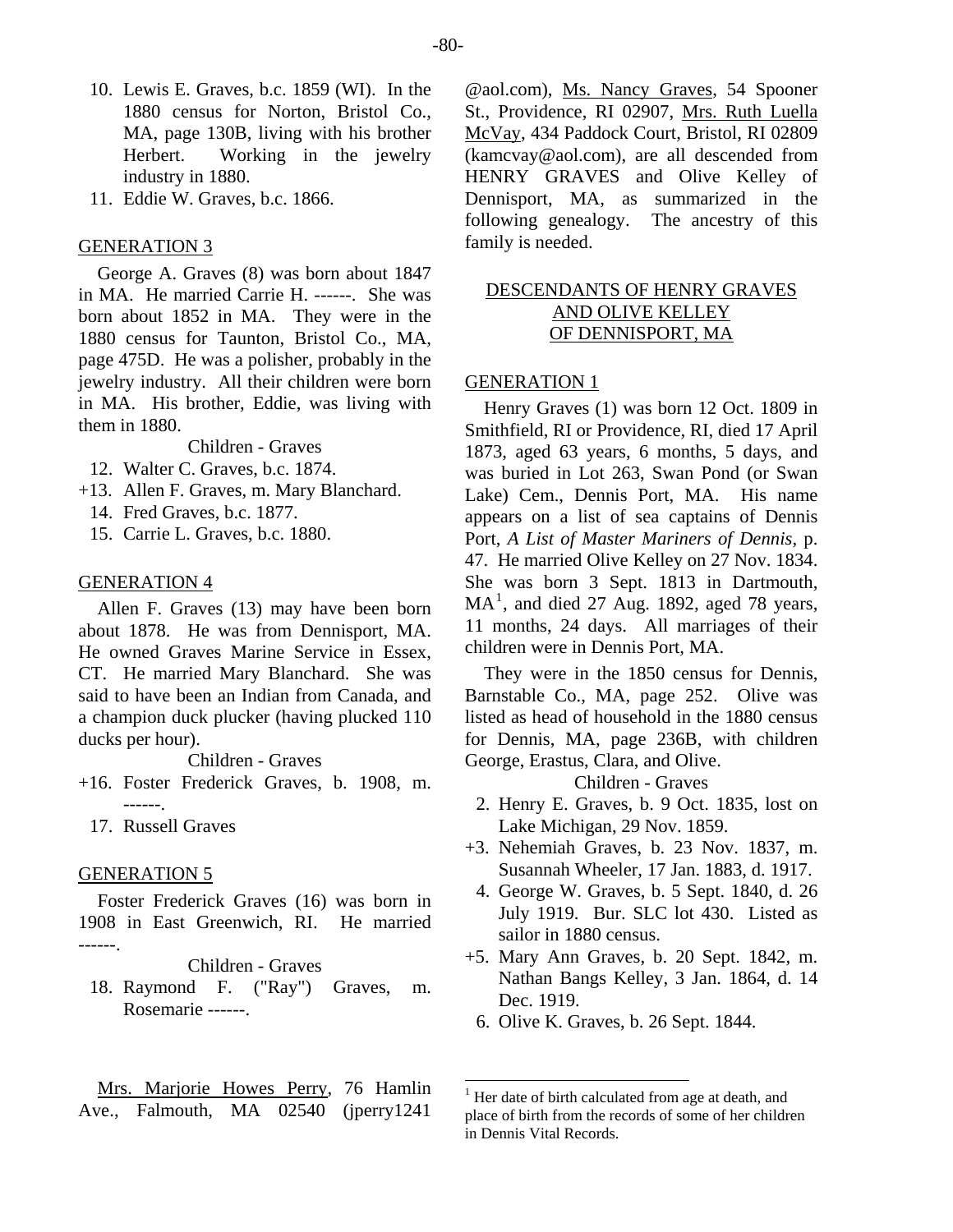- +7. Eliza Ann Graves, b. 25 Sept. 1846, m. Heman J. Lewis, 1872, d. 28 Dec. 1912.
- 8. Esther Doane Graves, b. 1849, m. Oren L. Crowell, 1873, d. 1927. Bur. SLC lot 415. They were in the 1880 census for Dennis, Barnstable Co., MA, page 237C, with no children listed. He was b.c. 1852 in MA.
- +9. Susannah Graves, b. 17 Oct. 1851, m. Rufus M. Robbins, [2](#page-8-0)6 Nov.  $1872^2$ , d. 25 June 1910.
- +10. Erastus Allen Graves, b. 15 April 1854, m. Rebecah A. Baker, 26 June 1883, d. 17 April 1927. Listed as sailor in 1880 census.
	- 11. Mehitable Maria Graves, b. 1856, m. Isaac E. Robbins, 24 Dec. 1874, d. 1932. They were in the 1880 census for Chatham, Barnstable Co., MA, page 32B, with no children listed. He was b.c. 1852 in MA.
	- 12. Clara ("Clary") Emma Graves, b. 22 Dec. 1860, m. Eugene Crowell, 18 Jan. 1883.

# GENERATION 2

Nehemiah Lewis Graves (3) was born 23 Nov. 1837 in MA, died 13 Nov. 1916, and was buried in Swan Lake Cem. lot 232, Dennis Port, MA. He married Susannah Wheeler (or Whelden) on 17 Jan. 1883. She was born 31 March 1842 in MA. They belonged to the Episcopal Church. They were in the 1880 census for Dennis, Barnstable Co., MA, page 239C. Although R-2 gave the date of birth for Thomas W. Graves as 23 April 1886, the 1880 census gave his age as 14 (born about 1866), and did not mention a son Roy. Nehemiah was a grocer, and all family members were born in MA. They were in the 1880 census for Dennis, Barnstable Co., MA, page 239C.

Children - Graves

+13. Thomas W. Graves, b. 23 April 1866, m. Susan E. ------.

- +14. Nehemiah Lewis Graves, Jr., b. 22 Aug. 1879, m. Harriet Garlock Lehman, d. 1936-37.
	- 15. Roy (?) Graves

Mary Ann Graves (5) was born 20 Sept. 1842 in MA, d. 14 Dec. 1919, and was buried in Swan Lake Cem., lot 264, Dennis Port, MA. She married Nathan Bangs Kelley on 3 Jan. 1864[3](#page-8-1) in Dennis, MA. He was born about 1838 in MA. They were in the 1880 census for Dennis, Barnstable Co., MA, page 236B, with their surname spelled Kelly, and Nathan listed as fisherman. Living next door were Nathan Kelly, 64, and his wife Mehitable B. Kelly, 59, probably his parents.

#### Children - Kelly

16. Edward B. Kelly, b.c. 1865 (MA).

Eliza Ann Graves (7) was born 25 Sept. 1846 in MA, died 28 Dec. 1912, and was buried in West Dennis Cem., lot 56. She married Heman J. Lewis in  $1872^4$  $1872^4$ . He was born about 1843 in MA. They were in the 1880 census for Dennis, Barnstable Co., MA, page 226A. Living next door were Heman Lewis, 68, sailor, and his wife Emma Lewis, 62, probably his parents.

Children - Lewis

17. Heman T. Lewis, b.c. 1875 (MA).

Susannah Graves (9) was born 17 Oct. 1851 in MA, died 25 June 1910, and was buried in Swan Lake Cem., lot 414, Dennis Port, MA. She married Rufus M. Robbins on 26 Nov. 1872<sup>[5](#page-8-0)</sup> in Chatham, MA. He was born about 1851 in MA. They were in the 1880 census for Chatham, Barnstable Co., MA, page 39C, where he was listed as fisherman, and her name was spelled Susanna.

Children - Robbins

- 18. Susie G. Robbins, b.c. 1877 (MA).
- 19. Flora B. Robbins, b.c. 1879 (MA).

- 4 Dennis VR, vol. 3, p. 1293.
- 5 Chatham VR, vol. 2, p. 247.

<sup>3</sup> Dennis VR, vol. 3, p. 1261-62.

<span id="page-8-2"></span><span id="page-8-1"></span><span id="page-8-0"></span> $<sup>2</sup>$  Chatham VR, vol. 2, p. 247.</sup>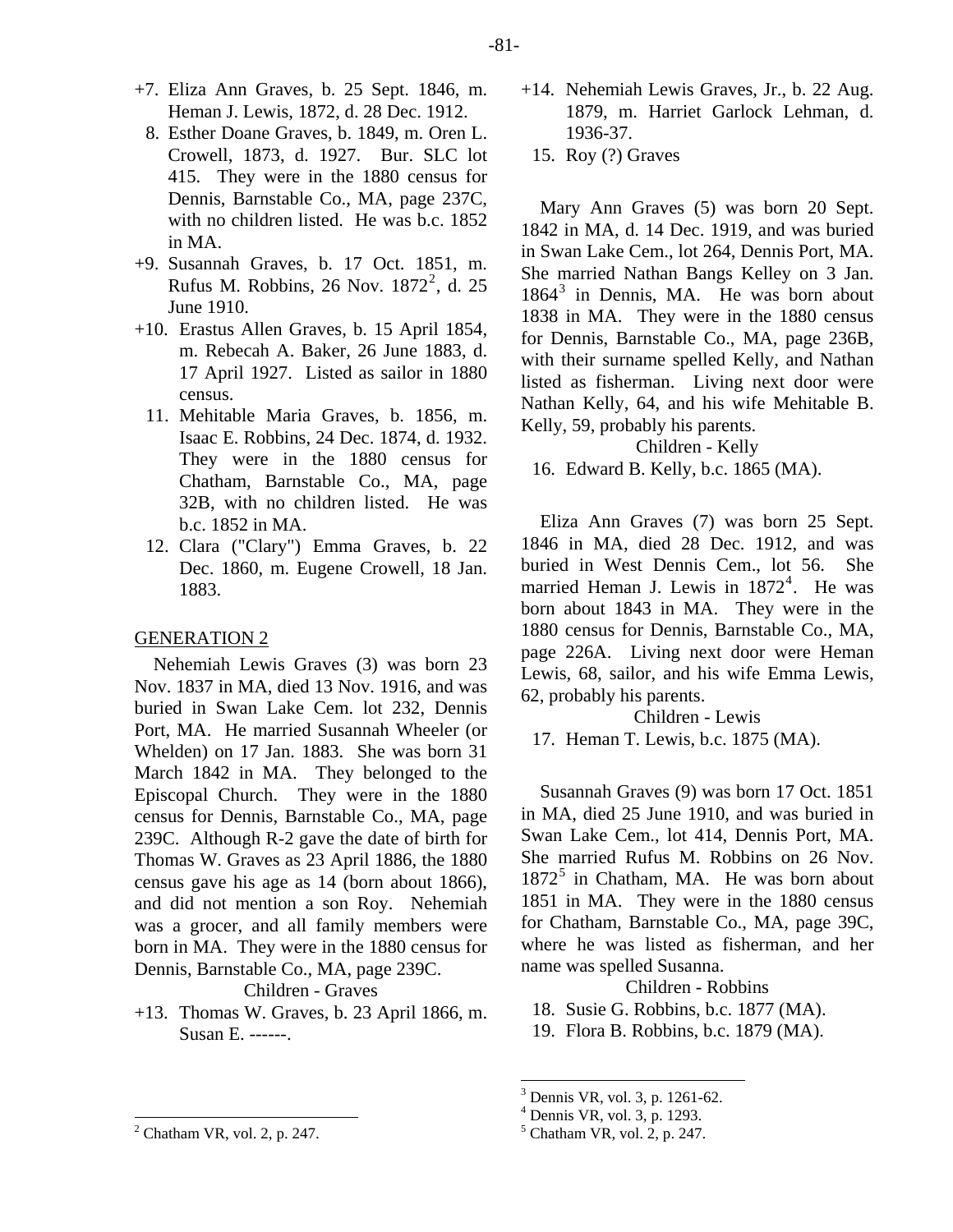Erastus Allen Graves (10) was born 15 April 1854 in Dennis Port, MA, and died 17 April 1927. He married Rebecah A. Baker, daughter of Joseph Baker and Mary ------, on 26 June 1883 in Harwich, MA. She was born 9 Feb. 1854 in Lunenburg, Nova Scotia, and died 7 Sept. 1895 in Dennis Port, MA. They were both buried in Swan Pond (or Lake) Cem., Dennis Port, MA. At least their first 2 children were born in Dennis Port, MA.

# Children - Graves

- 20. Josephine ("Josie") Baker Graves, b. 22 Oct. 1883, m. Isaiah Elmer (or Almond) Howes, 5 Jan. 1904 (Dennis Port, MA), d. 6 Dec. 1948 (Wareham, MA). Isaiah was b. 6 Feb. 1883 in Dennis Port, MA, d. 8 Aug. 1957 in Wareham, MA, son of Isaiah Stillman Howes and Anna Humphrey Ellis. Both Josie and Isaiah bur. in Swan Pond Cem.
- 21. Henry Ray Graves, b. 30 Jan. 1891, d. 2 Oct. 1891.
- 22. Chester Allen Graves, b. 2 July 1893. He ran away to Fairfield, ME, and was last known to be in Caribou, ME.

#### GENERATION 3

Thomas W. Graves (13) was born 23 April 1866 in MA. He married Susan E. ------. She was born about 1831 in MA. Her father was born in MA and her mother in Canada. They were in the 1920 census for Plymouth, Plymouth Co., MA, ED 135, page 3A.

Children - Graves

23. Kathryn S. Graves, b.c. 1899 (MA).

Nehemiah Lewis Graves, Jr. (14) was born 22 Aug. 1879 in Dennisport, MA, and died 1936-37. He married Harriet Garlock Lehman, daughter of Clayton Gilbert Lehman (b. 1 Oct. 1848 in NY) and Rebecca Agatha Spraker (b. 7 Aug. 1849 in NY). She was born 22 April 1886[6](#page-9-0) . They divorced 27 Sept. 1929. The family (without Nehemiah) was in the 1930 census for Providence, Providence Co.,

RI, ED 55, page 2A. The first child was born in MA and the others in RI.

Children - Graves

- +24. Donald Lewis Graves, b. 8 Sept. 1906, m. Ruth Elizabeth Davis, 21 March 1931.
	- 25. Joseph W. Graves, b. 30 July 1909.
	- 26. Lucius K. Graves, b. 15 Jan. 1918.
	- 27. Lucille H. Graves, b. 15 Jan. 1918.

#### GENERATION 4

Donald Lewis Graves (24) was born 8 Sept. 1906 in North Attleboro, MA, and died before 2000. He married Ruth Elizabeth Davis, daughter of George Davis and Luella Crane, on 21 March 1931. She was born about 1911 (based on her age at death of 89) in Providence, RI, and died 2 July 2000 at the Bristol Nursing Home, Attleboro, MA. She lived in West Warwick and Cranston, RI, before living in North Attleboro, MA for 15 years, and then living in Attleboro for her last 11 years. They divorced in 1948 in CT.

According to her obituary, she "was a foot press operator for Leviton Manufacturing Co., Warwick, RI, until her retirement. She had also worked in the main branch of the Providence Public Library. During World War II, she had worked as a riveter for Pratt & Whitney Aircraft in Connecticut."

"She is survived by four daughters, Ruth McVay of Bristol, RI, Marjorie O'Rourke of Lincoln, RI, Nancy Graves of Providence and June Braids of Largo, FL; 13 grandchildren and 13 great-grandchildren. She was the sister of the late James Davis."

"A service of Rememberance and Thanksgiving will be held at 11 a.m. Saturday in People's Baptist Church, 1275 Elmwood Ave., Cranston, RI. Burial will be private."

Their first 3 children were born in Providence, RI, and the fourth in Hartford, CT. Children - Graves

- 28. Ruth Luella Graves, b. 2 Oct. 1932, m. ------ McVay.
- 29. Nancy Harriet Graves, b. 29 March 1937.

<span id="page-9-0"></span> $6$  The 1886 date is from R-2, but R-3 gave 28 Sept.

<sup>1880</sup> in Albany, NY as her date and place of birth.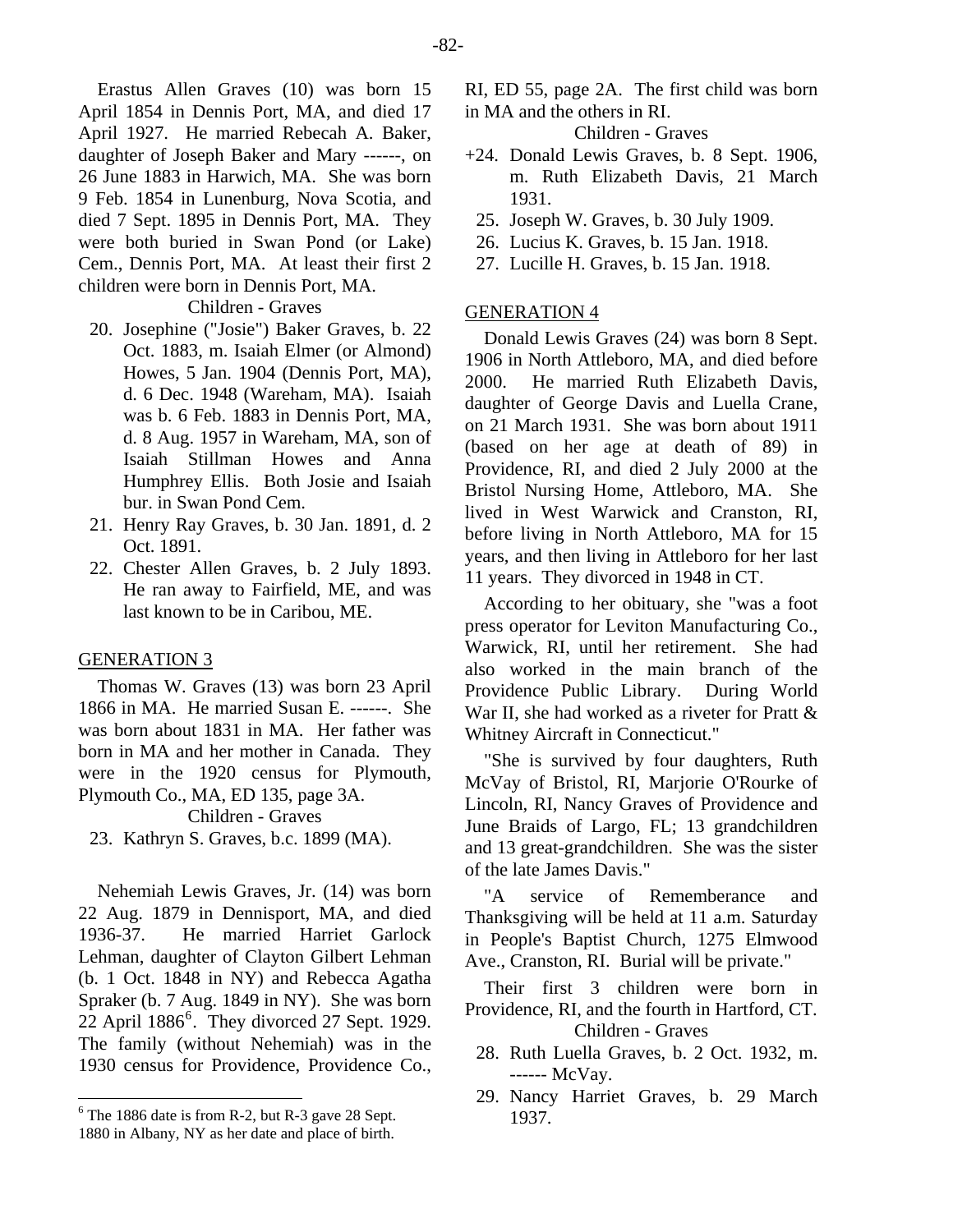- 30. Marjorie ("Margy") Joan Graves, b. 29 March 1937, m. ------ O'Rourke.
- 31. June Rose Graves, b. 10 June 1944.

# *JOHN GRAVES OF CONCORD, MA*

Mrs. Janet M. Paprota, PO Box 415, 131 Woodward Old House Rd., Brooklyn, CT 06234 [\(wpaprota@earthlink.net\)](mailto:wpaprota@earthlink.net), wrote that she found evidence that John Graves may have had 5 children (2 more than presently shown in the genealogy). There may have been a Mary Graves who married Thomas Hungerford, and Abraham Graves who married Ann Heyward.

This was in a Leach family book written in 1938. "The following is listed under Graves family. He talks about John Graves of Concord and then proceeds with the following about John Graves' children:

'In the Vital Records (which ones?) I find five children. They probably had more:

1. Benjamin, b. 1645; m. 21 Oct. 1668, Mary Hoar (John, Charles, Charles) (See Hoar Family). They moved to Saybrook, Conn. where he d. 1716-24. He was a member of Captain Wheeler's Vs. Co., and was given credit 20 Sept. 1675 and again 29 Feb. 1676, for service in King Philip's Vs. War. He and John Graves of Sudbury, Mass., with others purchased on  $20<sup>th</sup>$  day of May 1681 from Christopher Hall, "all the mines and minerals of one kind and another, found on his land in Groten, Mass. At a place called Cold Spring, near William Longley vs. house with liberty to dig, delve or use the land and to erect buildings, etc.

He moved to Saybrook, Conn. In 1703, where he purchased 25 Jan. 1703, of Nicholas Stoughton by consent of William Shipman at a place called Pottaconk, whatever the division of whichever part is agreed upon is made. Stoughton to have the first choice, also the one-half of eleven acres of planting land, 18 pounds, 10 shillings.

- 1. Mary, b. 18 Jan. 1669; m. 1 Apr 1691, Benjamin Rice, b. 22 Dec 1668, son of Edward and Anna, of Sudbury.
- 2. Elizabeth, b. 25 Apr 1671.
- 3. Ruth, b. 25 Nov 1674; m. 15 Jan. 1699, John Webb.
- 4. Benjamin, b. 2 Mar 1676-7; m.  $(1<sup>st</sup>)$ Mary Sterling; m.  $(2<sup>nd</sup>)$  Mary Haynes.
- 5. Joseph, b. 1 July 1679; 18 Mar 1715, Benjamin Graves: "for love and affection, to son Joseph deeded one-half the farm I now dwell upon, the westerly half."
- 6. Joanna, b. 2 Dec. 1681.
- 7. John, b. 1683; 4 Nov. 1716, Benjamin Graves: "ye woman for love and good will to his loving son, John, now a resident of Killingworth, a messange or tenament at Pattaconk with all the buildings, etc. bounded westerly by land or Joseph Graves, it being understood that Benjamin is the retain the life use of the same."
- 2. John, m. 1 Dec 1671, Mary Chamberlin. Child
	- 1. John, b. 8 July 1672, at Concord, Mass. They probably had others.
- 3. Sarah, m. 23 Apr 1672, Joseph Bradbrook.
- 4. Mary, probably m. Thomas Hungerford. Mr. Francis Parker, author of the *History of East Haddam* says that: "There was a Graves family in New London, but no Gray or Grey. Thomas Hungerford's wife was Mary Graves, sister of Benjamin Graves who. M. Mary Hoar." I find the following paragraph in a letter from Mr. Warde Hungerford: "I came to the conclusion myself that the wife of Thomas Hungerford, of East Haddam, was Mary Graves. Not Gray or Grey. In the first place there was a Graves family in New London, but no Gray or Grey family.
- 5. Abraham, m. 28 June 1677, Ann Heyward. Children b. in Concord:
	- 1. Elizabeth, b. 26 June 1678.
	- 2. Sarah, b. 7 Sept. 1680.'

Children (surname Graves)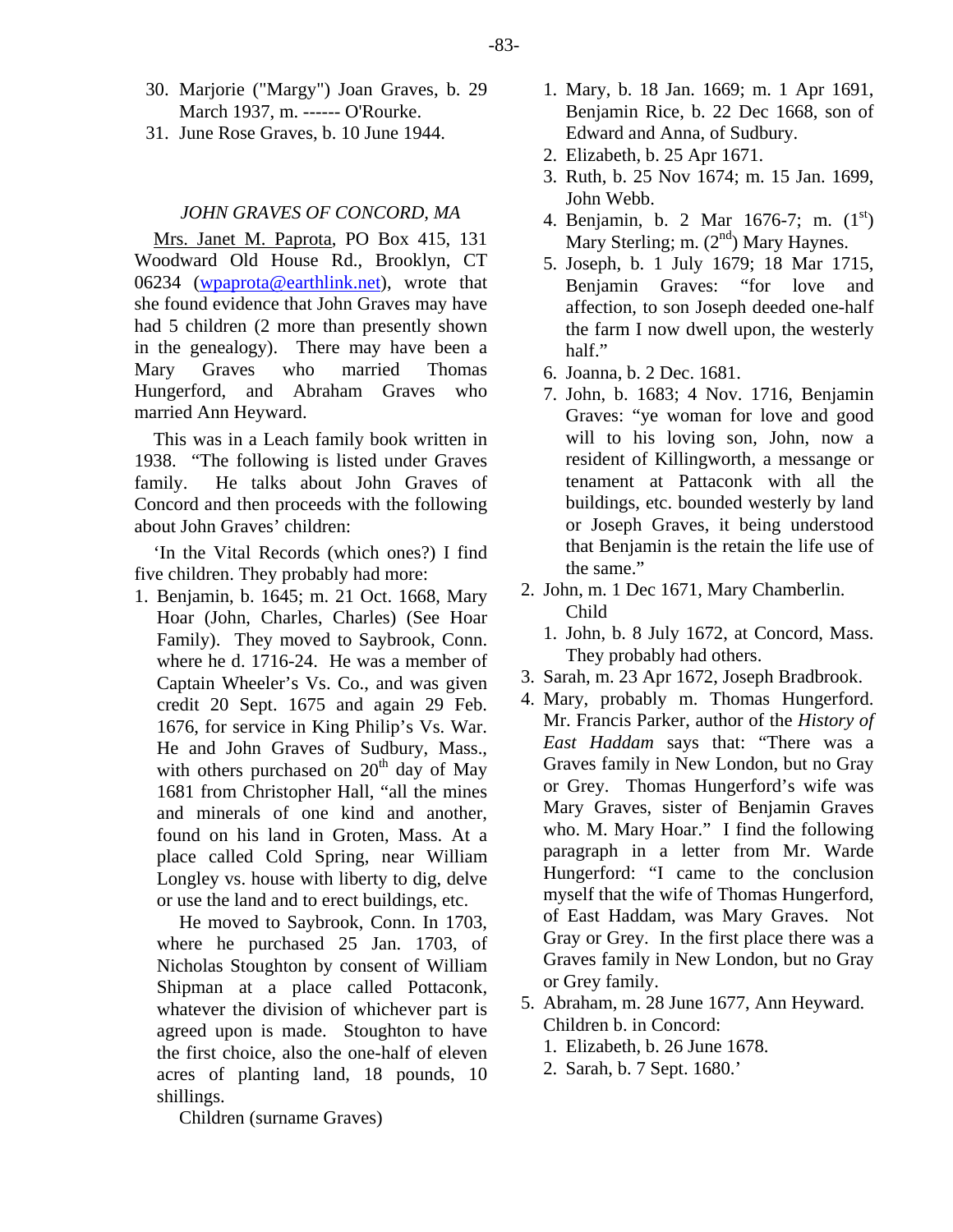Janet Paprota further wrote: "After I read this and after reading the information online about John Graves on the Graves Family Association site, I was really curious. I got in touch with Richard Hungerford, the guru of the Hungerford family in the United States, and asked him what he thought. He said there is a lot of mention of this in some of the older genealogies, but no definite proof. What made it even more interesting is the uncle of Mary Hoar, wife of Benjamin Graves, was Leonard Hoar. He married Bridget Lisle. Bridget Lisle's grandfather was Sir John Hungerford. Then to see the posting online about the Parkhurst Manuscripts, 12+ volumes written on the families of New London, CT and stating Parkhurst as saying that Thomas Hungerford m. Mary Graves, really did the trick."

# *SOUTHERN GRAVES FAMILIES*

Mrs. Martha Wallauer, 16421 South Forsythe Rd., Oregon City, OR 97045 [\(wallauer@teleport.com](mailto:wallauer@teleport.com)), wrote that her grandmother was Ann(e) Elizabeth Graves or Elizabeth Ann(e) Graves, called Annie. She married Robert Lewis Moran. They lived in Albemarle Co., VA. She would like to learn more about this family and the earlier ancestry.

The presently known information, from Mrs. Wallauer and from census records is shown below, compiled as genealogy 593.

# DESCENDANTS OF ELIZABETH ANN GRAVES AND ROBERT LEWIS MORAN OF ALBEMARLE CO., VA

## GENERATION 1

Elizabeth Ann ("Annie") Graves (1) was born about 1835 in VA, and died 21 Sept. 1924 in Albemarle Co., VA. She married Robert Lewis Moran. He was born about 1834 in Albemarle Co., VA, and died in 1883.

<span id="page-11-0"></span>They were in the 1860 census for St. Anne's Parish, Albemarle Co., VA, page 111, house 841, and in the 1880 census for Samuel Miller, Albemarle Co., VA, page 177D. All their children were born in VA, probably all in Albemarle Co.

Based on neighboring families in several censuses and other circumstancial evidence, it appears that Annie was probably a daughter of either Hezekiah Graves (born about 1795) or James Graves (born about 1798). She was probably also a sister or cousin of Hugh Rice Graves (genealogy 234), and a niece of John and Martha Graves (genealogy 906). She may have been a daughter of Snead Graves, found in the 1810 census for Nelson Co., VA. This part of the family appears to be descended from either Francis<sup>2</sup> Graves or Thomas<sup>2</sup> Graves, sons of Capt. Thomas Graves of VA. (R-1)

# Children - Moran

- 2. Sarah J. Moran, b.c. 1855.
- 3. Julia A. (or  $Mary<sup>7</sup>$  $Mary<sup>7</sup>$  $Mary<sup>7</sup>$ ) Moran, b.c. 1857.
	- 4. son (unnamed in 1860 census), b.c. 1859.
	- 5. Elizabeth T. Moran, b.c. 1861.
- +6. William G. Moran, b.c. 1864.
	- 7. Eana J. Moran, b.c. 1866.
	- 8. Frances ("Fannie") Virginia Moran, b. 12 Sept. 1868, m. John William Detamore, 8 Nov. 1892, d. 1 Dec. 1953 (Charlottesville, Albemarle Co., VA).
	- 9. Mollie S. Moran, b.c. 1871.

#### GENERATION 2

William G. Moran (6) was born about 1864 or 1867 in VA, probably in Albemarle Co. He married Eva J. ------. She was born about 1867 in VA. They were in the 1920 census for Glasgow Twp., Rockbridge Co., VA, page 4B, house 80, family 82. All their children were born in VA.

# Children - Moran

- 10. Ruth Moran, b.c. 1893, m. ------ Brent.
- 11. Naomi Moran, b.c. 1902.
- 12. Kenneth Moran, b.c. 1904.

 $7$  This daughter was listed as Mary in the 1860 census and as Julia A. in the 1880 census.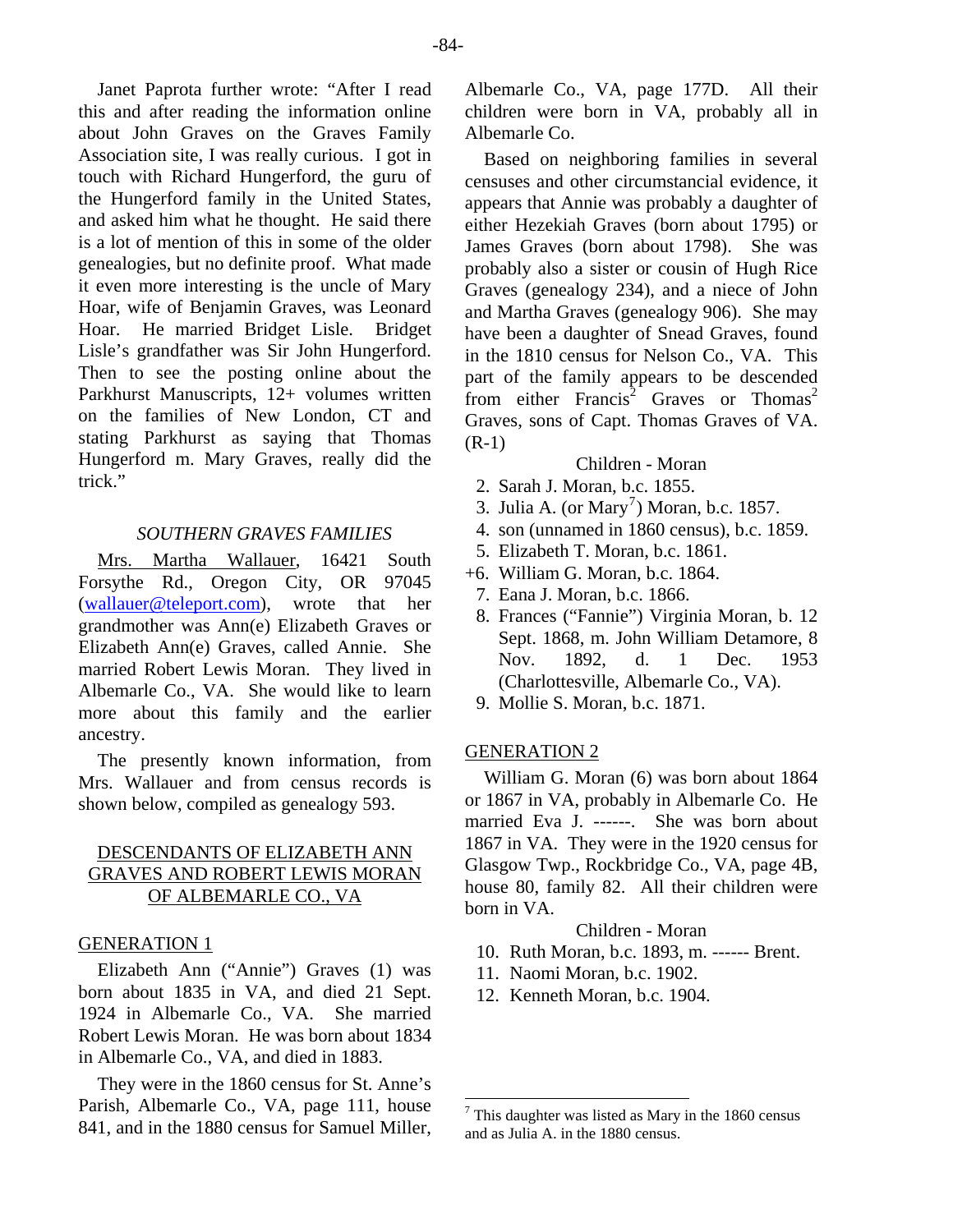In trying to find the ancestry of Elizabeth Ann Graves in the preceding genealogy, it was necessary to look at census records for all the Graves families of Albemarle Co., VA. In doing so, it was determined that Hezekiah, James, John, Nancy and Caroline were probably all siblings. They may all have been children of Snead Graves who was born about 1777, or of Isaac Graves. The 1810 census for Nelson Co., VA (created from Amherst Co. in 1807), on pages 771 and 772, lists Snead Graves (age 45 and up, 3 males under 10, 1 female 45 and up), Snead Graves (26-44, 3 males under 10, 2 females under 10, 1 female 26-44), John Graves (26-44, 1 female under 10, 1 female 16-25), Isaac Graves (26-44, 2 males under 10, 1 male 10-15, 1 female 10-15, 1 female 16-25, 1 female 26-44), John P. Graves (16-25). Since this census listing appears to be a copy put in alphabetical order

by surname, it is not certain whether there were really two men named Snead Graves or whether the same man was entered twice with slightly different information.

There was also a John Graves in the 1810 census for Albemarle Co., VA, page 6, living next to Cornelius Gillum (interesting, considering the use of that surname as a given name in the Graves family in Randolph Co., NC). The ages of his children indicate he could not have been father of Hezekiah and the others, and it appears that he was the John Graves who was son of John Graves and Lucy Adams in the Capt. Thomas Graves genealogy.

The following diagram shows the proposed relationship for this part of the family. Any information will be much appreciated.



The first generation of the genealogy for Hugh Rice Graves (genealogy 234) is below.

# GENERATION 1

Hugh Rice Graves (1) was born about 1822 in Albemarle Co., VA. He married Elizabeth Mawyer in Sept. 1849 in Albemarle Co. She was born in May 1827 in Albemarle Co.

In the 1850 census for Albemarle Co., VA, he was listed as Rice Graves, with wife Betsey and son Francis. In the 1860 census for Fluvanna Co., VA, he was also listed as Rice

Graves, with Elizabeth, Francis M., Alice A., Sarah E., George B., John F., and infant (Mary Ann, based on the 1870 census). In the 1860 census he was listed as an overseer at Lafayette Hill, which is probably the reason they were living in Fluvanna Co. In the 1870 census for Albemarle Co., he was listed as H. R. Graves, with Elizabeth, Francis M., Sarah E., George B., John F., Mary A., Martha S., Robert Lee, and Fanny V. In the 1880 census for Albemarle Co., he was listed as Hugh R. Graves, with Elizabeth, Sarah E., George B.,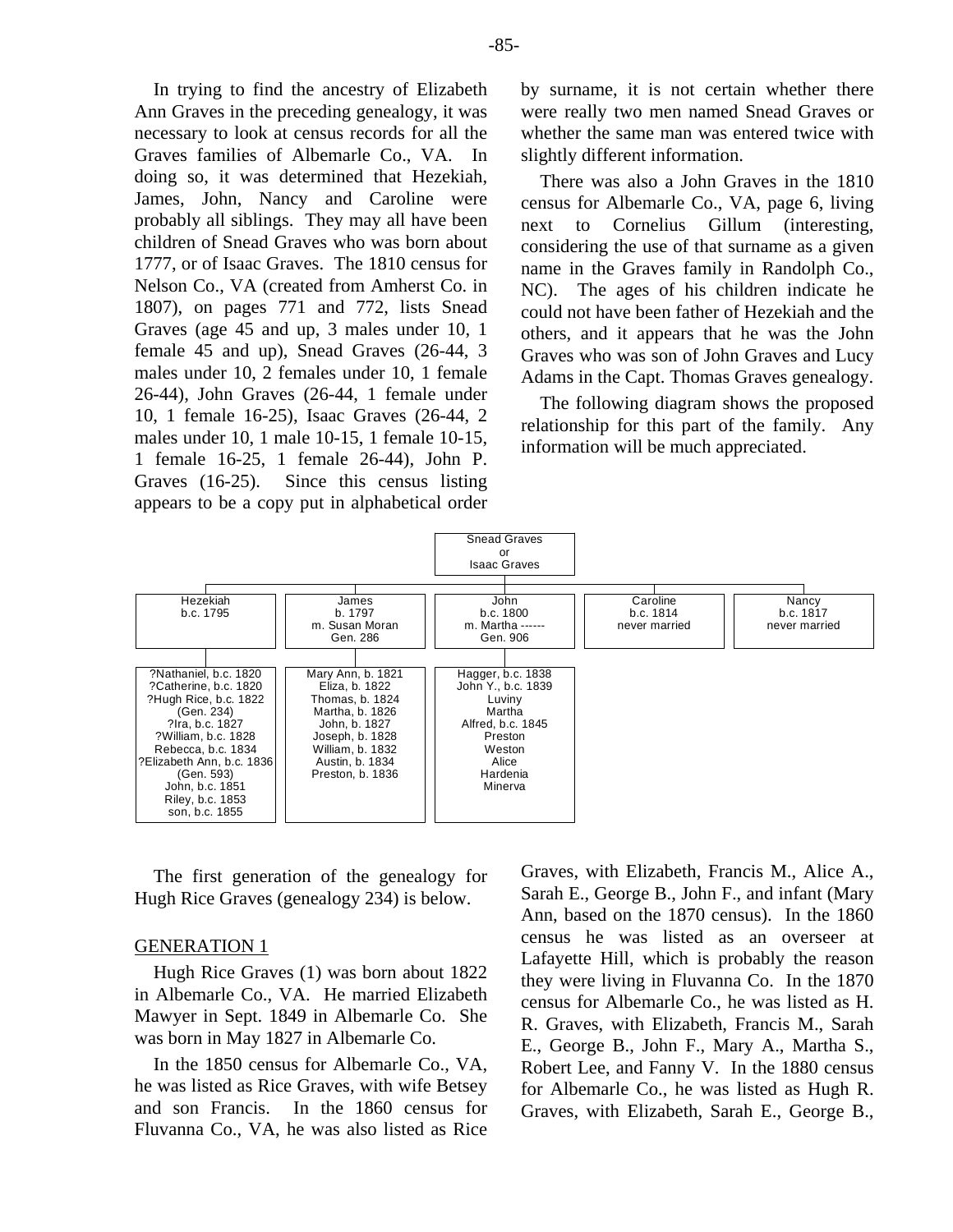John F., Mary Ann E., Martha S., Robert Lee, and Fannie V.

Elizabeth was living with son George B. Graves and his wife Minnie in the 1900 census. Elizabeth's marital status was "single", so Rice must have died prior to June 30, 1900 (census date). In the 1910 census Elizabeth was living with son Frank and his wife Sophia.

Snead Graves is found in the 1830 Albemarle Co., VA census. Could he have been the father of Rice Graves? There was also a John Graves in the 1810 census of Albemarle Co. The IGI shows Snead Graves born about 1777 in Albemarle Co., and married Sally Moyers on 8 April 1801 in Albemarle Co., VA.

Families living next to Rice Graves in the 1850 census in Albemarle Co., VA were:

| 36 | John Graves             | 47   | M |
|----|-------------------------|------|---|
|    | Martha                  | 35   | F |
|    | Hagger                  | 12   | M |
|    | John                    | 11   | M |
|    | Savinia                 | 9    | F |
|    | Tedinia                 | 7    | F |
|    | Alfred                  | 5    | M |
|    | Hardinia                | 3    | F |
|    | Preston                 | 1    | M |
| 37 | <b>Nathaniel Graves</b> | 30   | M |
| 38 | Ira Graves              | 23   | M |
| 39 | Rice Graves             | 28   | M |
|    | Betsey (Elizabeth)      | 25   | F |
|    | Francis                 | 6/12 | M |
|    | $(R-1, R-2)$            |      |   |

Children - Graves

- +2. Francis Marian Graves, b. 15 March 1850, m(1) Mary Elizabeth Falwell, 10 Jan. 1876, m(2) Sophia E. (Hunter) Irvine.
	- 3. Alice A. Graves, b.c. 1852.
	- 4. Sara E. Graves, never married. Lived with William Rice Graves. Living with Thomas and Fannie Thacker (sister) in 1900 census. Living with sister Mary Kirby in 1920 census.
- +5. George B. Graves, b. 23 Sept. 1854, m. Minnie Meter Harlow, c. 1890, d. 7 May 1915.
- +6. John F. Graves, b.c. 1857, m. Georgianna Harlow, 18 Dec. 1884, d. 18 Feb. 1896.
- 7. Mary Ann Graves, b. May 1860, m. William D. Kerby, 7 Nov. 1895.
- 8. Martha S. Graves, b.c. 1862, m. Victor E. Thacker, 31 Oct. 1896.
- 9. Robert Lee Graves, b.c. 1866.

+10. Fanny V. Graves, b.c. 1868, m. Thomas J. Thacker, 28 Feb. 1888.

The genealogy for John Graves and Martha (genealogy 906) shown on the preceding diagram, is below.

# DESCENDANTS OF JOHN GRAVES AND MARTHA ------ OF ALBEMARLE CO., VA

# GENERATION 1

John Graves (1) was born about 1800 in VA. He married Martha ------. She was born about 1812 or 1815 in VA. They were in the 1850 census for Albemarle Co., VA, page 269, house 1636, and the 1860 census for St. Anne's Parish, Albemarle Co., VA, page 110, house 838. In the 1880 census for Charlottesville, Albemarle Co., VA, page 292C, Martha was head of the household, and John had apparently died. All their children were born in VA.

Living within a couple of houses in 1860 were James Graves, age 62, probable brother of John, Hezekiah Graves, age 65, probable brother of John, and Elizabeth A. Moran, age 20, probable daughter of either James Graves or Hezekiah Graves. Nancy Graves and Caroline Graves were also living between the Morans and Hezekiah Graves, and were probably sisters of John, since the 1880 census listed Nancy as an aunt of Hezekiah's son John. It is interesting to see that both Caroline and Nancy apparently never married, and their approximate date of birth was reported as 1820 and 1823 respectively in 1850, 1825 and 1830 in 1860, and 1814 and 1817 in 1880 (perhaps after they were old enough to no longer see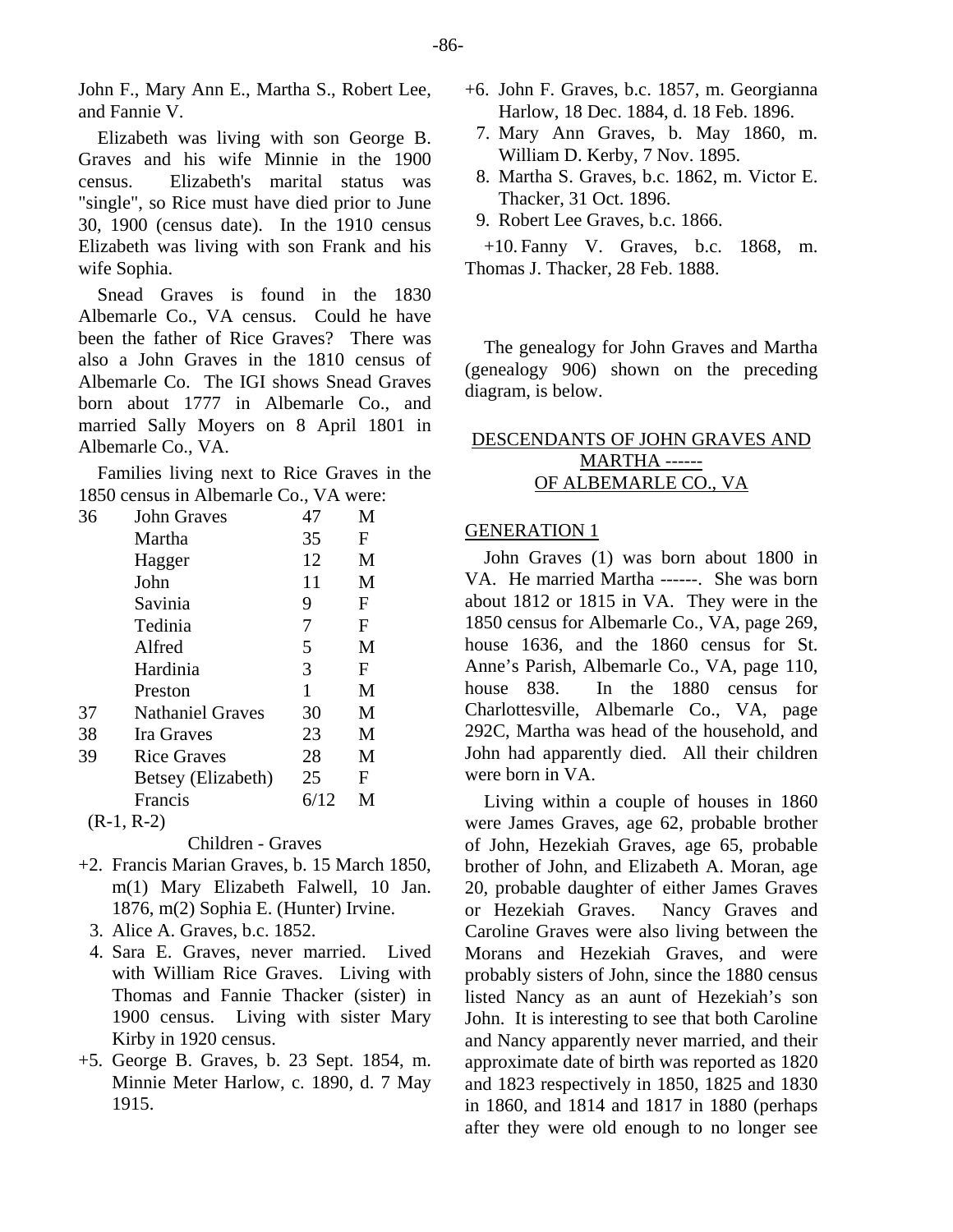any advantage in saying they were younger than they really were).

Children - Graves

- 2. Hagger (or Hayger) Graves (son), b.c. 1838.
- +3. John Y. Graves, b.c. 1839, m. Susan E. ------.
	- 4. Saimia (or Luviny) Graves, b.c. 1840- 1841.
	- 5. Jedinia (or Jerdenia or Martha) Graves, b.c. 1842-1843. Not married in 1880. The 1880 census listed Jerdenia, b.c. 1848, and M. B. (Martha?), b.c. 1844.
- +6. Alfred Graves, b.c. 1845, m. Eliza Ann ------.
	- 7. Hardinia (or Hardenia) Graves, b.c. 1846-1847.
	- 8. Preston Graves, b.c. 1849-1850. Not married in 1880.
	- 9. Weston Graves, b.c. 1850.
	- 10. Alice Graves, b.c. 1854-1855. Not married in 1880.
	- 11. Minerva (or Ellen) Graves, b.c. 1859. The 1880 census listed Ellen, b.c. 1860. It is possible that this was another daughter, and not the same as Minerva.

## GENERATION 2

John Y. Graves (3) was born about 1839 or 1840 in VA. He married Susan E. ------. She was born about 1854 in VA. They were in the 1880 census for Samuel Miller, Albemarle Co., VA, page 167C. Living with them was John's sister-in-law Martha Shackelford, age 30, and her 3 children. Everyone in the household was born in VA. Even though the census listed Martha as single, it seems likely that Shackelford was her married name and her husband had died.

Children - Graves

- 12. John W. Graves, b.c. 1876.
- 13. Thomas L. Graves, b.c. 1880.

Alfred Graves (6) was born about 1840 or 1845 in VA. It is not proven that this is the Alfred Graves who was a son of John and Martha, but it looks likely. He married Eliza Ann Graves. She was born about 1853 in VA.

They were in the 1880 census for Samuel Miller, Albemarle Co., VA, page 172A. All their children were born in VA.

Children - Graves

- 14. Alfred Graves, b.c. 1871.
- 15. Eliza J. Graves, b.c. 1874.
- 16. Ked Graves, b.c. 1875.
- 17. Florence Graves, b.c. 1877.
- 18. Walker Graves, b.c. 1879.

Following are the first two generations of the family of James Graves (genealogy 286), probable brother of John Graves who married Martha.

# DESCENDANTS OF JAMES GRAVES AND SUSAN MORAN OF VA

- R-1. Mr. Richard G. Allen, 2711 30th St., S.E., B-184, Washington, DC 20020- 3136.
- R-2. Mr. Kenneth B. Graves, Jr., 1027 Elliott Ave., Petersburg, VA 23805.

## GENERATION 1

James Graves (1) was born 5 April 1797 in VA, and died and was buried in VA. He married Susan Moran on 7 Aug. 1820. She was born 20 Aug. 1797 in VA, probably Albemarle Co., and died and was buried in Nelson Co., VA. All their children were born in Fluvanna Co., VA.

It has been believed that this family was descended from Capt. Thomas Graves of VA, perhaps through the Solomon Graves branch (son of Thomas Graves, born 1691, and Ann Davenport). Some of the Graves names that seem to be associated are Solomon, Spivey, Samuel, Caroline, and Seaton, all from the area of Crozet, Albemarle Co., VA.

Richard Allen states that the Graveses in his family came primarily from Nelson Co. (created in 1807 from Amherst Co.), Albemarle Co. (created in 1744 from Goochland and Louisa counties), and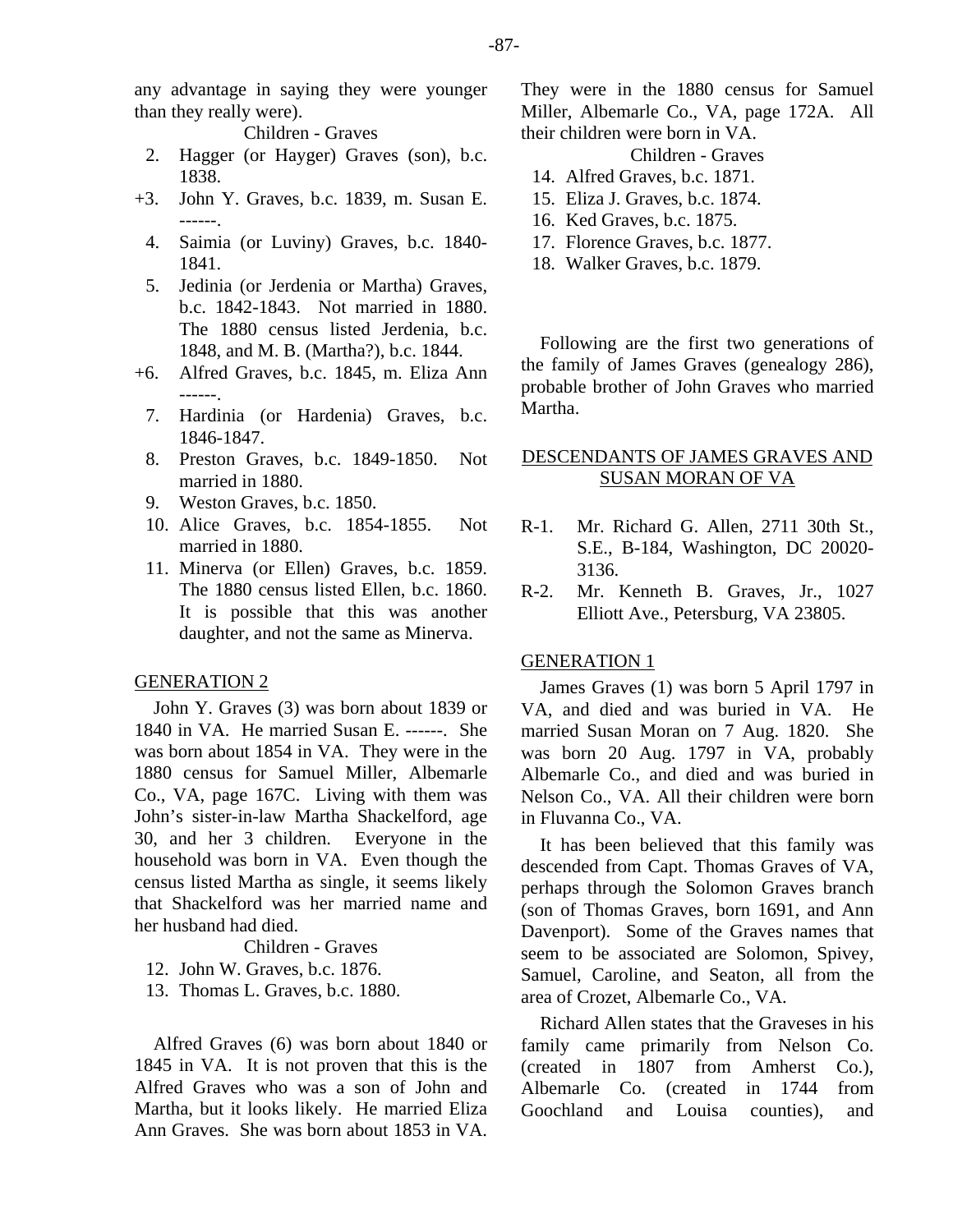Fluvanna Co. (created in 1777 from Albemarle Co.) in VA. The names Seaton and Rice seem to be closely associated with his family. (R-1, R-2)

Children - Graves

- 2. Mary Ann Graves, b. 2 May 1821, m. ------, 4 March 1840.
- 3. Eliza Graves, b. 19 Nov. 1822, m. ------, 2 March 1839, d. 16 March 1842.
- 4. Thomas Graves, b. 24 March 1824, m. ------, Feb. 1847.
- +5. Martha F. Graves, b. 9 Nov. 1826, m. Lewis R. Thomas, 1 Sept. 1853, d. 18 Dec. 1895.
	- 6. John Graves, b. 20 Nov. 1827.
- +7. Joseph Graves, b. 20 Dec. 1828, m. Mary Jane Wheeler, 10 Nov. 1853, d. 5 April 1862.
	- 8. William Graves, b. 25 April 1832, d. 1 Sept. 1832.
	- 9. Austin Graves, b. 9 Jan. 1834, m. Virginia C. Purvis, 2 Nov. 1857 (Washington, DC).
	- 10. Preston Graves, b. 12 Aug. 1836, d. 25 Sept. 1837 (Fluvanna Co., VA).

#### GENERATION 2

Martha F. Graves (5) was born 9 Nov. 1826 in Fluvanna Co., VA, and died 18 Dec. 1895 in Nelson Co., VA of pneumonia. She married Lewis R. Thomas on 1 Sept. 1853. He was born 15 Feb. 1827, and died 2 Feb. 1896 of pneumonia. (R-2)

Children - Thomas

- 11. Mary Susan Thomas, b. 28 June 1854.
- 12. James B. Thomas, b. 13 Oct. 1856, d. 9 July 1904 (of consumption)
- +13. Joseph Mills Thomas, b. 20 March 1859, m. Julia Katherine Richards, 2 Jan. 1882, d. 4 Feb. 1912.
	- 14. Lewis Austin Thomas, b. 20 Aug. 1861.

Joseph Graves (7) was born 20 Dec. 1828 in Fluvanna Co., VA, died 5 April 1862 at Yorktown, York Co., VA, while serving for the Confederacy in the Civil War, and was buried at Wheeler's Cove, Nelson Co., VA. He married Mary Jane Wheeler on 10 Nov.

1853. She was born in 1835 in VA. All their children were born in VA.

According to the obituary of their son, Seaton, they also had two other sons, Fred Graves and N. P. Graves, both of whom lived in Lovington (actually Lovingston), Nelson Co., VA. (R-1)

# Children - Graves

- 15. Louisa Josephine Graves, b. 28 Dec. 1854, m. Richard Sutler, d. 22 Sept. 1911.
- +16. Seaton Thomas Graves, b. 7 Oct. 1857, m. Fanny R. ------, d.c. 1926.
- +17. Martha Frances Graves, b. 18 June 1858, m. James Dallas Pugh, 10 May 1874.
- 18. Ida V. Graves, b. 1861, m. Charles W. Rice, 11 Jan. 1877 (Albemarle Co., VA).

Mr. Curtis M. Graves, 3108 Auburn Lane, Hampton, VA 23666 (curtis.graves @worldnet.att.net), wrote "My father was born in Pearlington, Mississippi. His name was Frejellia Joseph Graves. His father was Joseph Graves. I think his grandfather was white." He thinks the father of Joseph was probably a Judge James Graves. He wants to know the mother and father of Joseph and where they were from. Information for both James Graves and Joseph Graves is below. It would also be helpful to know the ancestry of this James Graves.

James Graves (1) was born about 1821 in MS. He married Florentine ------. She was born about 1827 in MS. He was in the 1850 census for Gainesville, Hancock Co., MS, page 65, dwelling 296, with no occupation. The 1870 census for Pearlington, Hancock Co., MS, page 278, dwelling 317, listed him as a mechanic. The 1880 census for Pearlington, Hancock Co., MS, page 269D, listed him as county judge. No other Graves surnames could be found in the 1870 census, but in 1850, in Shieldsborough, Hancock Co., MS, page 50, dwelling 26, there was a John Graves, 36, sheriff, born in Marion Co., MS, and his wife Sarah, 35. All children of James and